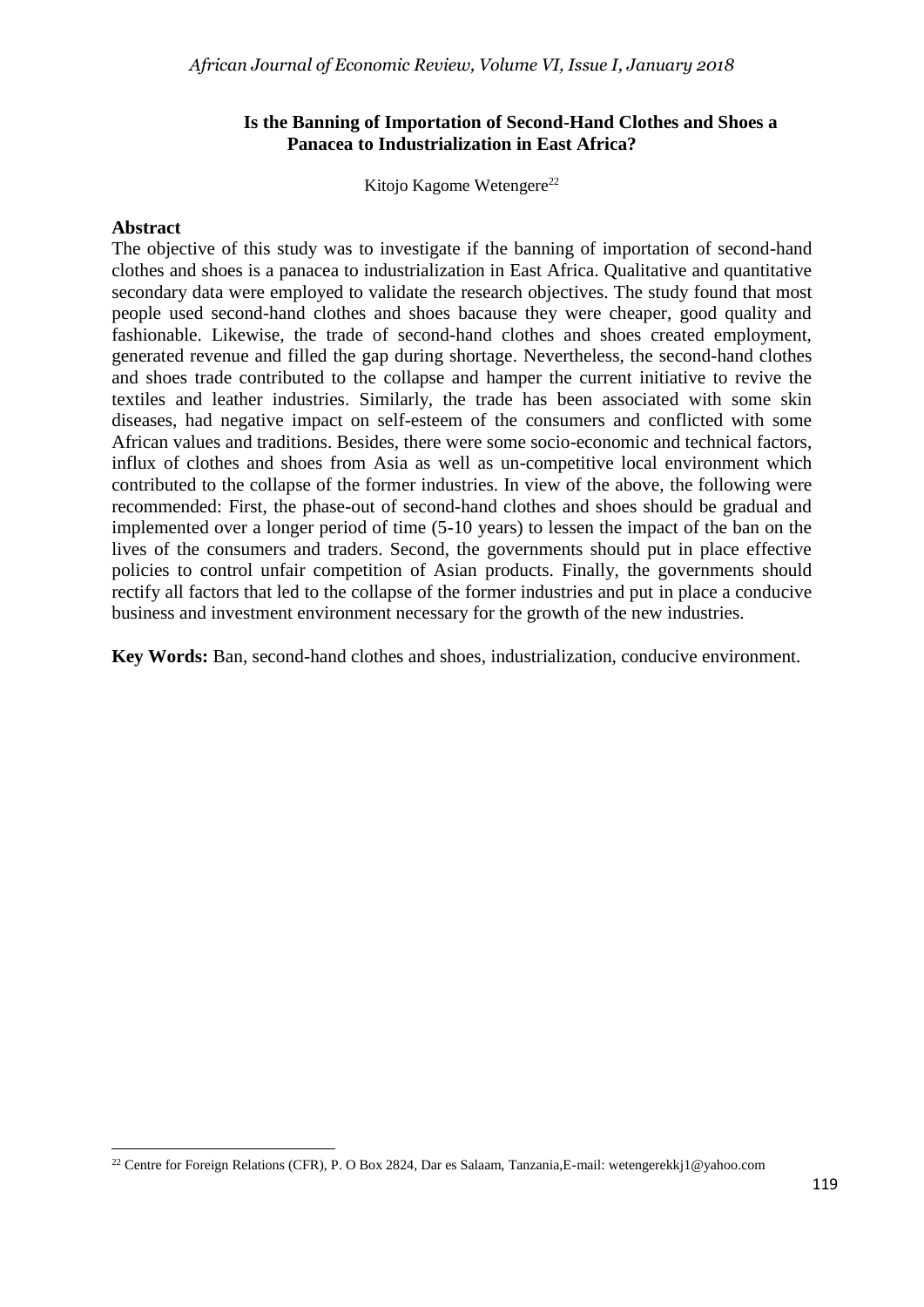# **1. Introduction**

In the 1960's to the early 1980's, the clothing and shoes industrial sector in East Africa<sup>23</sup> thrived and produced for both the local markets as well as the export market, and employed thousands of people (Katende-Magezi, 2017). The value chains in the industrial sector were well established right from the production of raw materials to the finished products (ibid.). This means, the production of cotton, ginning, spinning, weaving, toiloring and marketing were all done within the region. However, following the economic liberalization policies in the early 1980's, most of the clothing and shoe industries closed due to among other reasons, the emergence and thrive of used clothes and shoes business (popularly known as Second-Hand Clothing -  $\text{SHC}$ <sup>24</sup> in East Africa (Brooks and Simon, 2012; Katende-Magezi, 2017). By the early 1990s, the trade in used clothes and shoes had evolved into a thriving sub-sector of national economies in East Africa (Kabanda, 2016).

As a result, majority of the population in East Africa today source their clothing needs from the informal sector, which has curtailed efforts to revamp the clothing and shoes industrial sectors in the region (Brooks, 2016; Katende-Magezi, 2017). Currently, the East African Countries (EAC) imports considerable amounts of second-hand textiles and footwear (Calabrese, 2016). Despite being a small region, its imports increased from \$100 million in 2001 to over \$300 million in 2014 - a quarter of what the entire African continent imports (\$1.2 billion in total) (ibid.). Brooks (2016) put the value of SHC entering EAC up to \$151 in year 2015 alone. The reasons for the raise in that business is because the SHC are cheaper and of better quality than the new clothing available in the market (Calabrese, 2016).

The consequence of too much reliance on imported SHC compared to locally produced clothes and shoes are that the East African Countries have been unable to establish their own industries to produce clothes and shoes to cater for the region needs (Calabrese, 2016). Uganda for example, which is a cotton producer, has [around 30 garment](http://www.uma.or.ug/membership/online-member-directory/textiles-garments) and footwear producers (ibid.). Kenya's apparel industry [employs around 30,000 people,](http://www.ft.com/cms/s/0/75b7273e-6040-11e4-88d1-00144feabdc0.html#axzz42M02I3DX) and Rwanda has made plans to [set up a garment factory](http://www.rdb.rw/home/newsdetails/article/rwanda-ch-garments-sign-partnership-agreement-to-initiate-garments-manufacturing-sector-in-rwanda.html) with the support of foreign investors. In Tanzania, 22 cloth industries out of 24 collapsed in the 1990s (Mashindano, 2017). Currently, few textile industries which exists are involved in dyeing, spinning, weaving, printing Khanga and Kitenge, bed sheets, garments, knitting, woven blankets and socks (Kinabo, 2014).

The realization that the growth of a stable economy depends on the establishment on industries and its ability to export goods (Moses, 2016; Mashindano, 2017) has made the EAC to set modalities to revamp the textiles and leather industries in the region while at the same time intends to stop the importation of used textiles and leather products from outside the region (EAC Secretariat, 2017). The modalities provide a roadmap of action necessary for the phase-out of importation of SHC into EAC market within the 2017 - 2019 period (ibid.). The aim of the move is to promote a self-sustaining and balanced industrial growth, and to improve the competitiveness of the industrial sector so as to enhance the expansion of trade and export of industrial goods within and outside the community (ibid.). In so doing, it is anticipated that the region would foster overall social and economic development in the partner states and encourage the development of indigenous entrepreneurship (ibid.).

**<sup>.</sup>** <sup>23</sup> Sometimes refered to as the "region" in this paper.

 $24$  Second-hand shoes are included in the category of SHC.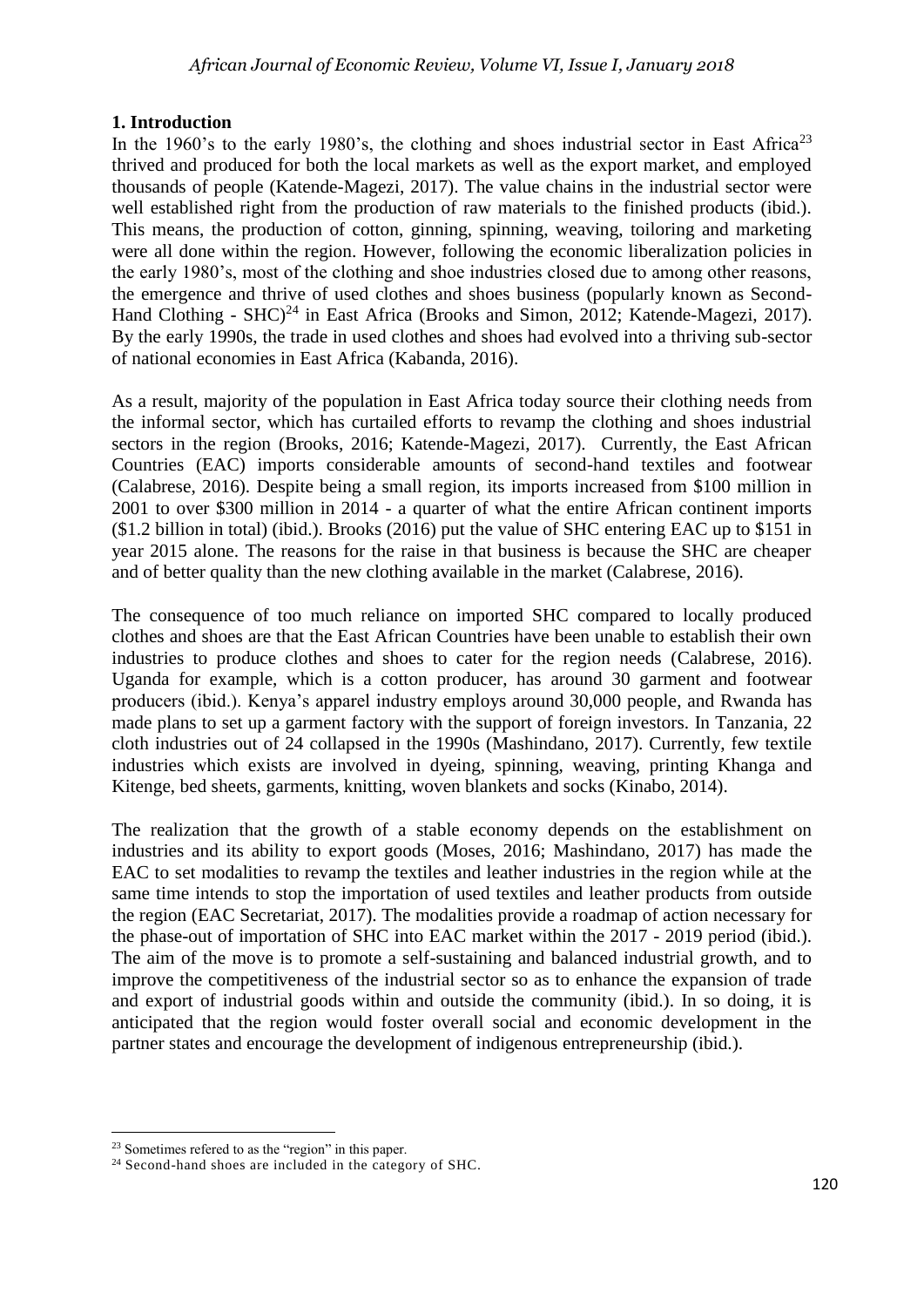The East African Countries can realize their individual national dreams - declared through Visions (Uganda Vision 2035; Kenya Vision 2030; Burundi Vision 2025; Tanzania Vision 2025; and Rwanda Vision 2020) that are in line with the EAC objectives, African Union (AU) Agenda 2063, and United Nations (UN) Sustainable Development Goals (2015 - 2020) of achieving middle income economies (Bee, 2016). The visons can be achieved if they pursue an all inclusive socio-economic development strategy based on industrialization. Since industrialization has significant impact on the wellbeing of the local people, it has higher impact on social and economic development if promoted vigorously and given appropriate environment to operate - policy, legal and relevant support framework.

One of the strategic industries that were earmarked for priority development by the East African industrialization Policy (2012 -2032) was the agro-processing (textiles, leather and dairy) industry (EAC Secretariat, (2017). The industry has been identified as the biggest direct employer of all manufacturing industries with a huge employment potential in the service sector through backward and forward linkages (ibid.). In the EAC, the cotton, apparrel, textile, and leather sectors are such sectors (ibid.). The EAC's textile industry has comparative advantage on production of cotton and leather, they boasts a large market and an emerging middle income class, with lower wages and power costs. They enjoy duty and quota-free access to the US market through the African Growth and Opportunity Act (AGOA) and the strong support from the governments for industrialization. The goal of the SHC phase-out is therefore to boost the cotton, apparel, textiles and leather sectors whose industries cannot effectively compete with the influx of SHC into the region (ibid.).

Although various studies have been carried out to examine the impact of SHC on industrialization in EAC (Brooks and Simon, 2012; Calabrese, 2016; Katende-Magezi, 2017), not much have been investigated to determine whether the banning of SHC is a panacea to industrialization in the region or not. This paper hereby postulate that although banning of SHC might be a viable strategy, it need to be supported by other strategies like banning of new but cheap products from Asia and the creation of conducive and competitive business and investment environment through which the intended industries would grow.

## **2. Literature Review on Second-Hand Clothes and Shoes (SHC) 2.1. The concept of SHC**

SHC are referred to as clothes and shoes items that have already been used by one person prior to the present user (Chipambwa et al., 2016). SHC are locally known as "*mitumba*" in Tanzania and Kenya, "*mivumba*" in Uganda, and "*mutunda*" in Rwanda (Kabanda, 2016). *Mitumba* is a Kiswahili term, literally meaning "bundles", referring to plastic-wrapped packages of SHC from the West arriving in bundles (ibid.). Historically, SHC were sent to Africa for the poor as donations (Chipambwa et al., 2016). In the wealthy West, used and preowned clothes occupy a niche market, while in third world countries, second-hand clothing imported from the West, are a staple or primary source of clothing (Bradley, 2013).

Principally, the issue of SHC has risen bacause the world consumption of clothing has increased due to the fast changing fashions and the existence of cheaper clothes with reduced quality (Katende-Magezi, 2017). So, consumers in the West have found themselves with more clothing than they need, with a purchase going out of style in a matter of weeks (ibid.). Since people in the West can afford to buy new clothes, they get rid of outgrown, unfashionable or worn out garments and discard them as waste, or dispose of them for recycling or donate them to charities (Cline, 2012 as quoted by Katende-Magezi, 2017).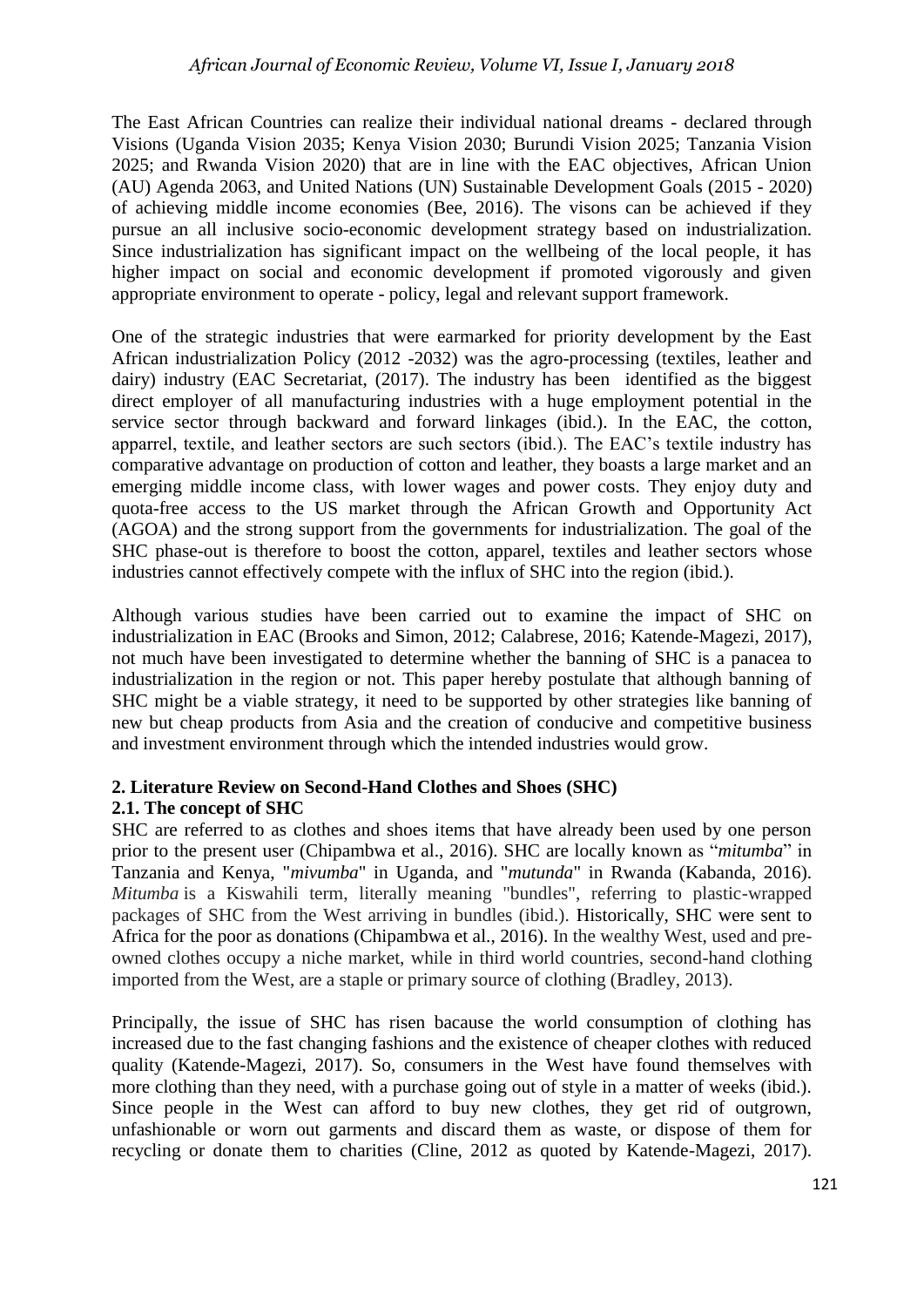Consequently, this has often led to more supply than the existing demand in the West, hence created the need to transfer the clothes and shoes, as donations, to the developing countries (Katende-Magezi, 2017).

The primary source of Second-Hand Clothing (SHC) to Africa is the United States, the United Kingdom and Germany (Bazzi, 2012; Brooks, 2016; Katende-Magezi, 2017). For instance in 2013, the United States, the United Kingdom and Germany SHC exports were worth more than \$685 million, \$600 million and \$500 million respectively (ibid.). The other main SHC exporters are South Korea, the Netherlands, Belgium, Canada, Poland, Italy, Japan and China (ibid.). The top SHC export destinations in Africa are Uganda, Tanzania, Angola, Ghana, Cameroon, Benin, Kenya and Togo (Bazzi, 2012).

# **2.2. SHC starts with charity/aid**

During the colonial days, SHC were exported to the colonies and, locally, charity shops catering for the poor sprang up (Moses, 2016). SHC was mainly imported by charitable organizations and churches for donating to the poor people (Kinabo, 2004; Bradley, 2013). The SHC were by then freely distributed by charitable organizations or churches to the people in need (ibid.). Charity Organizations, like the Salvation Army, Goodwill and Oxfam were the largest contributors to the second-hand and pre-owned clothing categories. These organizations collected clothes and donated them to the poor beyond their country's borders or re-sell them in brick and mortar retail shops as a fundraising strategy (Bradley, 2013).

In the beginning, the donation of SHC appeared to be a win-win situation for everyone involved. The Western charities receive the much-needed revenue to run their affairs, the African buyers with weak purchasing power got low-priced, well-made clothing, and the merchants find eager customers for their merchandise (Bradley, 2013). Unfortunately, the receiving countries did not know that SHC donation or aid was employed by the West to foster their ends. It was too late to realize that underneath such aid there were often a hidden agenda. The agenda were that the donating country created a dumping ground for their waste materials in order to protect their home environment, created market in the receiving country for their products and maintained trade surplus (Milner, 2014). Kabanda (2016) summarized it as "*white imperialism*". It is in view of the above that the donation of SHC started. So, the transfer of SHC to Africa started under the auspices of charity or aid (Milner, 2014).

# **2.3. SHC ends with trade**

Though historically SHC were sent to African countries for the poor communities as donations, the recipients realised that they could earn some income through selling them (Kinabo, 2004; Chipambwa et al., 2016). This resulted in the trade of the SHC globally (ibid.). The SHC trade flourished bacause it benefited both the exporting and the importing countries. The exporting countries gained revenue, jobs, and assured markets for their new clothes and shoes after killing the local textiles and leather industries in the importing countries (EAC Secretariat, 2015; Kelley, 2017). Also, the donating country protected their home environment, and maintained trade surplus. The receiving countries gained cheaper, quality and fashionable products which represented value for money, created jobs for the local people and revenue to the government (EAC Secretariat, 2015; Katende-Magezi, 2017).

During the crisis of the economy and the decline of performance of the textile and leather industry sector after the 1980s, SHC became very popular in East African Countries (Kinabo, 2004; Kabanda, 2016). SHC were no longer only for the poor people but they were demanded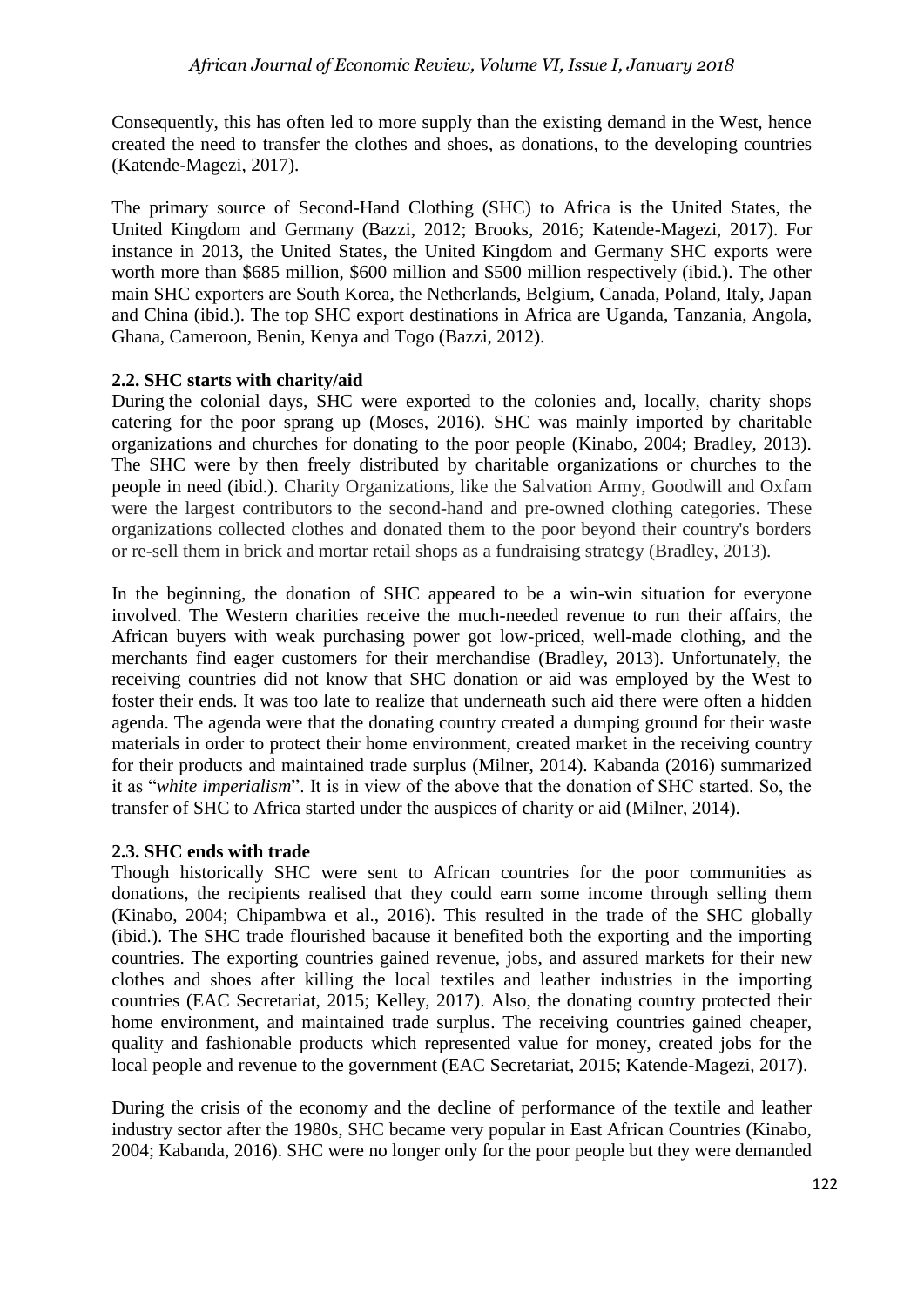by all categories of people. The Status of SHC became high and those who wore them were appreciated and praised (Kabanda, 2016.). It was then that most of the SHC were smuggled from neighbouring-countries into countries, which prohibited them. However, after the liberalization of the economy, the importation of SHC was no longer restricted (ibid.).

In the West, people can buy more fashionable items as they can afford these goods which directly translates to more clothes (still in good condition) to be donated (Hansen, 2014). Thrift shops in the West ended up having excess stock which they had to resell at bulk prices to commercial second-hand dealers who then export to African countries (ibid.). Some of the commercial recyclers of SHC in the West argue that they are providing clothing to some of the world's poorest as they can afford to buy these clothes cheaply (ibid.).

Although the second-hand clothing trade has a long history, its economic power and global scope grew vastly during the early 1990s in the wake of the liberalization of many developing economies and rising demand from former Eastern Block countries (Hansen, 2014. So it is in that way that SHC ended up becoming one of the most important tradable products and an instrument of fostering West's interests. Often the US has used trade deals such as the one involving SHC as a negotiating tool to meet its interests.

In the short run, the donation of SHC seem to meet the immediate needs of the poor East Africans, but in the long run it evolved into a big global trade which contributed to kill East African industries and dominated the market (Bradley, 2013). So, what was formerly thought to aid East Africa, played a significant role to kill the East African economies. In view of the above, the donation or the trade of SHC do not aid the receiver but the donor and its allies.

## **The users of SHC will be hit hard by the ban**

The beneficiaries of SHC trade contend that the ban of SHC will affect the welbeing of various groups in the exporting as well as the receiving countries. This would occur because to effect the ban, the EAC would impose a Common External Tariffs (CET) on SHC gradually. At present, SHC attracts a CET rate of 35% or \$0.30 per kg, whichever is higher (EAC Secretariat, 2017). This means that the existing EAC regimes already discourage the importation of SHC into the EC owing to the higher duty imposed on its importation, unlike other goods that enter the EAC at the normal CET rate of 25% or less (ibid.). Despite such high CET rates, the importation of SHC into the EAC has been on a rise, which means an increased CET rate needs to be imposed to effect the ban. This move will hit hard the users.

It was planned that the ban would only come in effect, after an increase in local textile production (Kabanda, 2016). But in Rwanda, even before a ginnery was constructed, taxes on SHC were increased from \$0.2 to \$2.5 per kg and \$0.2 to \$3 per kg, an increase of 12 percent and 15 per cent respectively in the 2016-17 financial year. "Taxes on used clothes and shoes will increase as a way of supporting locally made products and industries... within three years, the EAC will not just levy taxes, but effect a total ban," Opposers of the ban claim that people buy and wear SHC out of practical economics and necessity, and the increased taxes will hurt the poor rather than support industrialisation (ibid.).

# **The Gap**

While the importation of SHC might be the cause and hinder industrialization in the EAC, it is not the only reason. There are other significant factors which need to be addressed if EAC is to take a smooth path of industrialization. This paper is meant to fill that gap.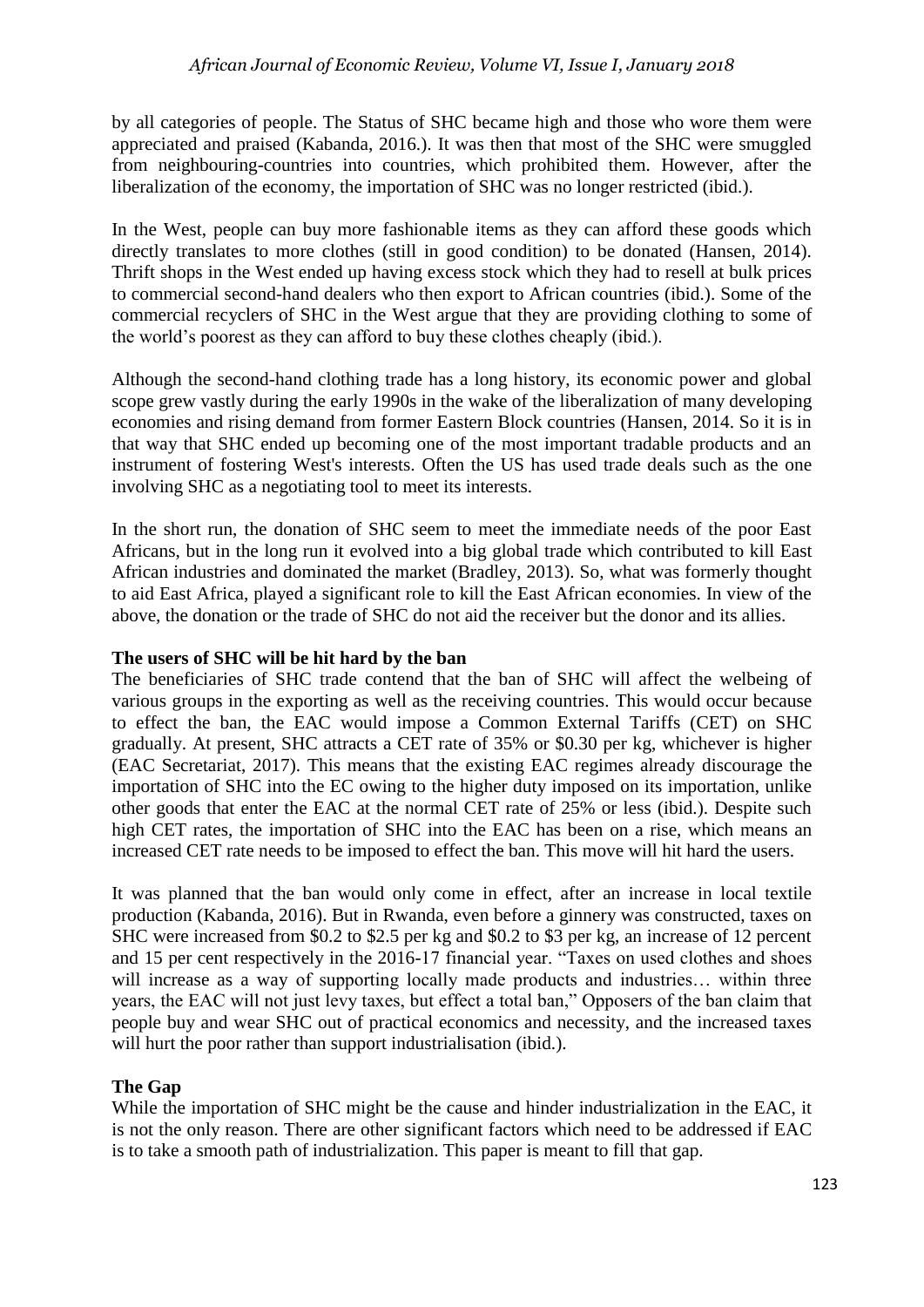# **3. The Main Objectives of the Study**

This paper was intended to investigate if the banning of importation of second hand clothes and shoes is a panacea to industrialization in East Africa.

# **Specific objectives of the study are:**

- 1. To find out how the imported second-hand clothes and shoes is a hindrance to industrialization in EAC;
- 2. To ascertain how the importation of new clothes and shoes from Asia is a hindrance to industrialization in EAC; and
- 3. To examine how the business and investment environment is a hindrance to establish competitive cloth and leather industries in East Africa.

# **4. Methods and Materials**

The data for this paper was obtained from desk review relying on secondary data. In doing so, the information from different published literature like articles, proceedings, research outputs and unpublished (gray) literature were examined. The impact of importation of SHC on textile and leather industries were assessed. Finally, other factors that might hinder the revival of textile and leather industries in the region were analyzed.

# **5. General Benefits of Industrialization**

Industrialization is essential for economic growth, and for long-run poverty reduction (Msambichaka et al., 2015; Simbakalia, 2015). The 'Traditional Economists' believed that there was a direct linkage between industrialization and economic growth and poverty reduction. The linkage was clear: that industrialization enables economic to growth. Once the economy grows, there would be some benefits that will accrue to the population through "*trickle down*" mechanism. In other words, it will create the necessary conditions for the wider distribution of the economic and social benefits of growth (Todaro, 1977). In the same line Msambichaka et al. (2015) emphasizes that there is no country in the history of economic development that has become prosperous without having a well extablished industrial sector. The benefits of industrialization would then '*trickle down*' to the people in various forms:

First, through job creation. As the emergence of various new and expansion of the existing industries and other economic activities produce more outputs, their internal requirement for people gradually increases. As a result, they will bring in more people to work, thus increasing the rate of employment. The employees with different levels of education and skills will then earn income and income poverty will be reduced considerably. Also, as the emergence of the industries benefits more of the semi and non-skilled workers, it will reduce income inequality within the community. While this may seem to be true, experience has shown that for it to happen, it would depend on the type of industries established (capital vs. labour intensive), location of the industries (urban vs. rural areas) (URT, 2011), the qualification of the employees (educated or non-educated, skilled or semi/non-skilled) and the existence of forward and backward linkage of the industries and other sectors (ibid.).

Second, through increasing the availability of goods and services. The emergence of new and expansion of industries and other bussiness entities would produce more goods and services and of different qualities. This means more goods and services would be available for consumption locally anf for exports. This would widened the choice and as a result improve the standard of living, reduce inequality and poverty. The extent to which an increase of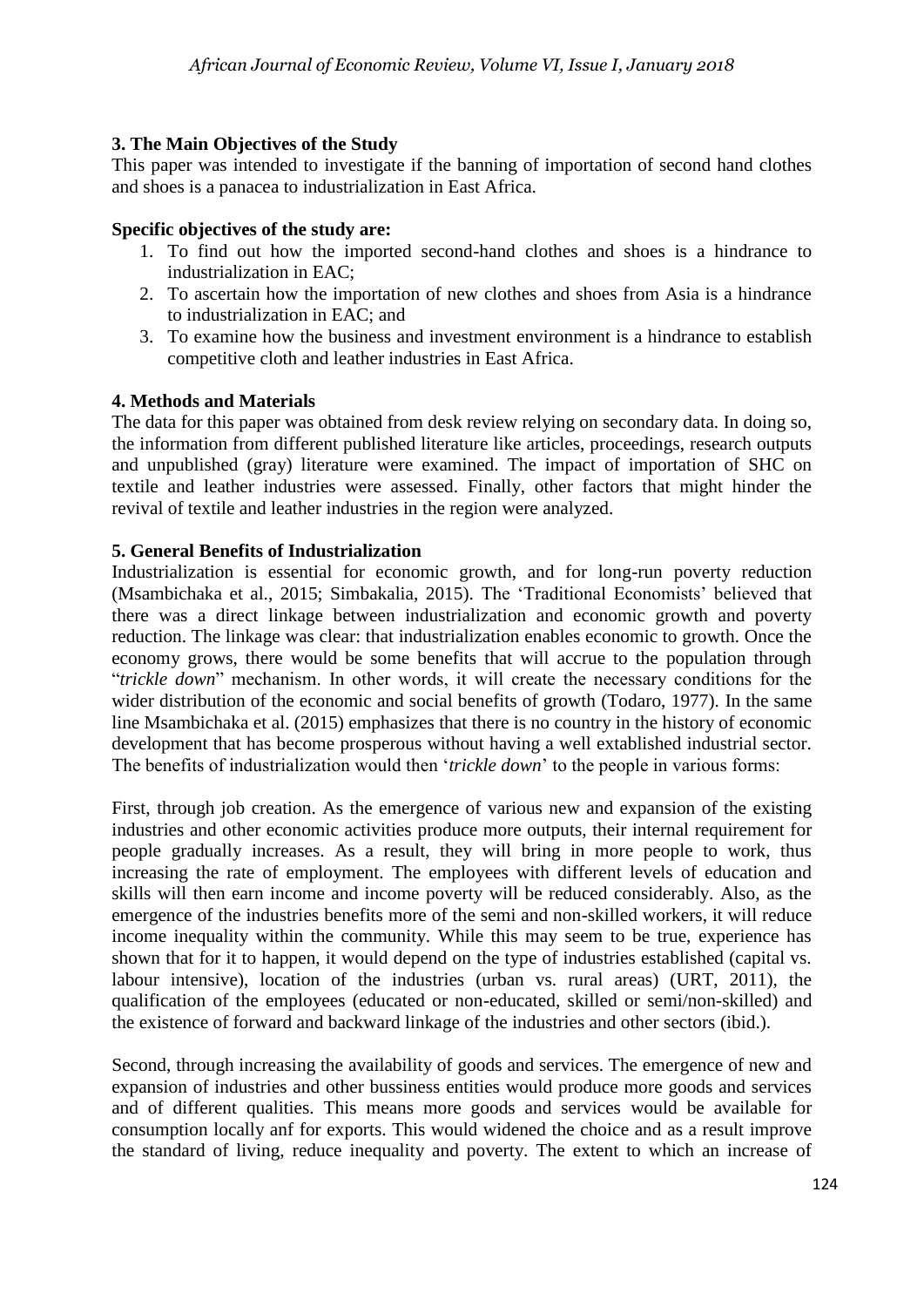goods and services will have impact on the welfare of the people will depend on the availability of goods and services, quality of the products, their prices and people's taste in favour of the goods and services produced. In a country where most people, partucularly, the poor consumes SHC and the elite and the well-to-do prefer the consumption of imported goods and services to local goods and services, it is unlikely that the locally produced goods and servives would have any significant benefit to the community.

Third, through increasing government revenue. An increased government revenue will enable the government to provide more social and economic services like water, education, health, housing, electricity, roads and more opportunities for the majority poor who can not pay for the above public goods. Also, the revenue collected would enable the government to establish various developmental projects. Both attempts would reduce poverty and inequality within the community. The extent to which this will be realized will depend on whether the revenue is actually collected and is used for the poor or not. In countries where curruption is alarming, it is unlikely that more revenue will be collected and would be used for the poor.

Fourth, through increasing income as a result of expanding of economic activities (business/trade) across various sectors (due to interlinkage of sectors). The employees in the new emerged and expanded industries and other emerged business and service sectors would demand more goods and services produced by other sectors. For instance, more food and raw materials would be demanded by the manufacturing and service sectors. This would stimulate the agriculture sector to produce more goods and services to meet the emerged demand. However, to be able to do that the agriculture sector would need more inputs like insectisides, seeds, pesticides, fertilizers, machines and other tools from the manufacturing sector.

The service sector would also be required to provide services like transportation, extension services, banking, insurance, health and education to the agriculture and the manufacturing sectors. Such interlinkages of sectors would be beneficial to the employees of all sectors and the economy as a whole. This would happen if and only if the production content of the manufacturing sector is largely dependent on the locally available raw materials and the major consumption preference of the urban population is for the locally made products. In a country where the local production content is highly dependent on imported raw materials and the consumption of the majority population is in favour of imported goods and services, it is unlikely that this benefit will be realized.

It is based on the above grounds that the EAC aims to develop a vibrant industrial sector (Calabrese, 2016). Garment manufacturing is a great starting point, it uses simple technology, requires little capital to start production and can offer employment to many people (ibid.). For instance, the garment sector in the United Kingdom was the first step towards industrialization (ibid.). Beyond that EAC can diversify their production into other sectors.

#### **6. Second-Hand Clothes and Industrialization in East Africa 6.1. The arguments in favour of SHC**

The supporters of SHC argue that SHC have significant benefits to the exporting as well as the importing countries. So, banning them will be bad to the economy than good.

## **6.1.1. The attractive characteristics of SHC Who buys SHC?**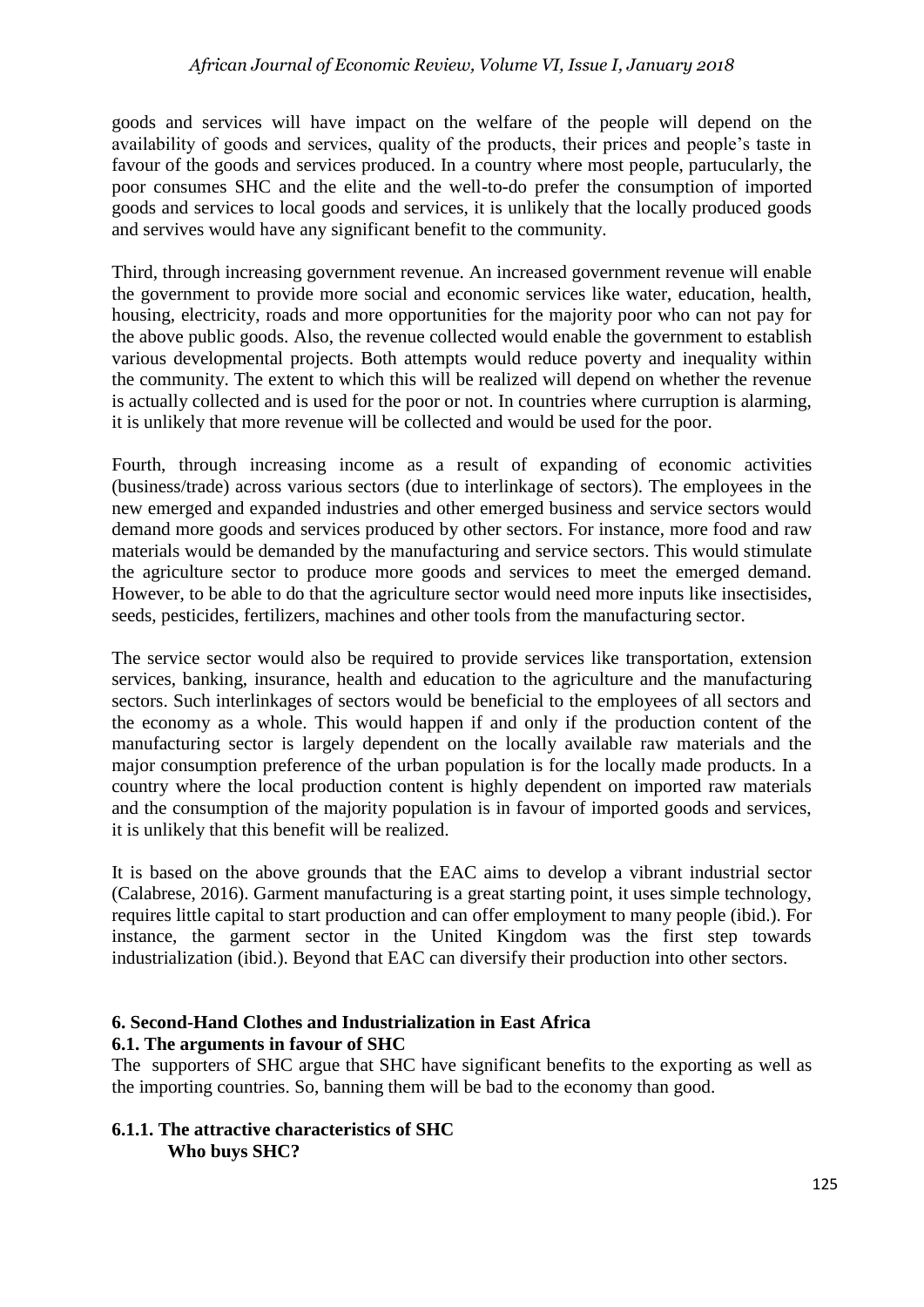A study conducted by Bazzi (2012) revealed that about one-third of African people in Sub-Saharan Africa are customers of SHC. After the economic crisis, the SHC became popular and were demanded with people of all categories: the young and the old, the educated and uneducated, the rich and the poor, and women and men (Moses, 2016). Kibanda (2016) mentioned that a visit to Kampala's Owino, Kigali's Kimironko, Nairobi's Gikomba, Bujumbura's Marché Central and Dar es Salaam's Manzese market, will testify the extent used clothes and shoes have dominated the regional textile and leather industry.

## **Why do people use SHC?**

The reasons why people buy and use SHC are obvious and make a lot of economic sense: First, the affordability: The lower grades SHC are extremely cheaper to the extent that majority of the poor people can easily afford to buy them (Kinabo, 2004; EAC Secretariat, 2015; Katende-Magezi, 2017). Second, the quality: Most people view SHC particularly from Europe and America as having high quality in comparison with locally produced and new clothes and shoes imported from Asia (Bazzi, 2012; Katende-Magezi, 2017). Due to its high quality, there is a belief among consumers that SHC are more durable and lasts longer.

Third, fashionable: Most consumers of SHC believe that used clothes and shoes are stylish or fashionable than locally produced and imported new clothes and shoes (Bazzi, 2004). On the same line Hansen (2014) was of the view that the chief attraction of SHC is the style and variety, not price, which is why everyone regardless of class, buys SHC. They also believe that SHC fits well and makes a person look elegant (Hansen, 2014). Fourth, famous brand: Consumers of SHC particularly from Europe and America believe that the SHC are made of famous brand that make the wearer famous and popular (Bazzi, 2004).

Five, religion and tradition: Some poor people believe that new clothes and shoes are used only in special occasion like going to churches and during special ceremonies (Bazzi, 2012). This is likely because new clothes and shoes are more expensive and hence the high demand for cheap SHC in comparison to new ones (ibid.). Supporting the above argument, Field (2000) as quoted by Bazzi (2012) noted that the poor people in Kenya and Zimbabwe used SHC for informal occasions and new and expensive clothes and shoes for special occasion. Finally, the uniqueness: The desire for uniqueness, to stand out exceptional, while dressing SHC is another strong motive to buy SHC (Hansen, 2014). Unlike new clothes from Asia, it is rare to find another person wearing the same SHC dress with quality and style like the one you have worn. Most consumers of clothes and shoes like exclusivity (ibid.).

In view of the above, some people believe that the ban of SHC will deprive the East African consumers the freedom to choose imported SHC and will be compelled to buy higher priced local or new products imported from Asia (Brooks, 2016). Kabanda (2016: 3) summarized the views of the people on the ban of SHC as follows "*we have learned to deny ourselves many things including the right to express our views on different things, but denying us the right to choose clothes to wear that suits our pockets is hitting below the belt*". Also, the opposers of this move see three years as too short a period to lessen the effects of the phaseout on the poor and to establish industries which will produce goods to compensate the banned SHC. Katende-Magezi (2017) proposes a ban over a period of 5 to 8 years and some 5 to 10 years.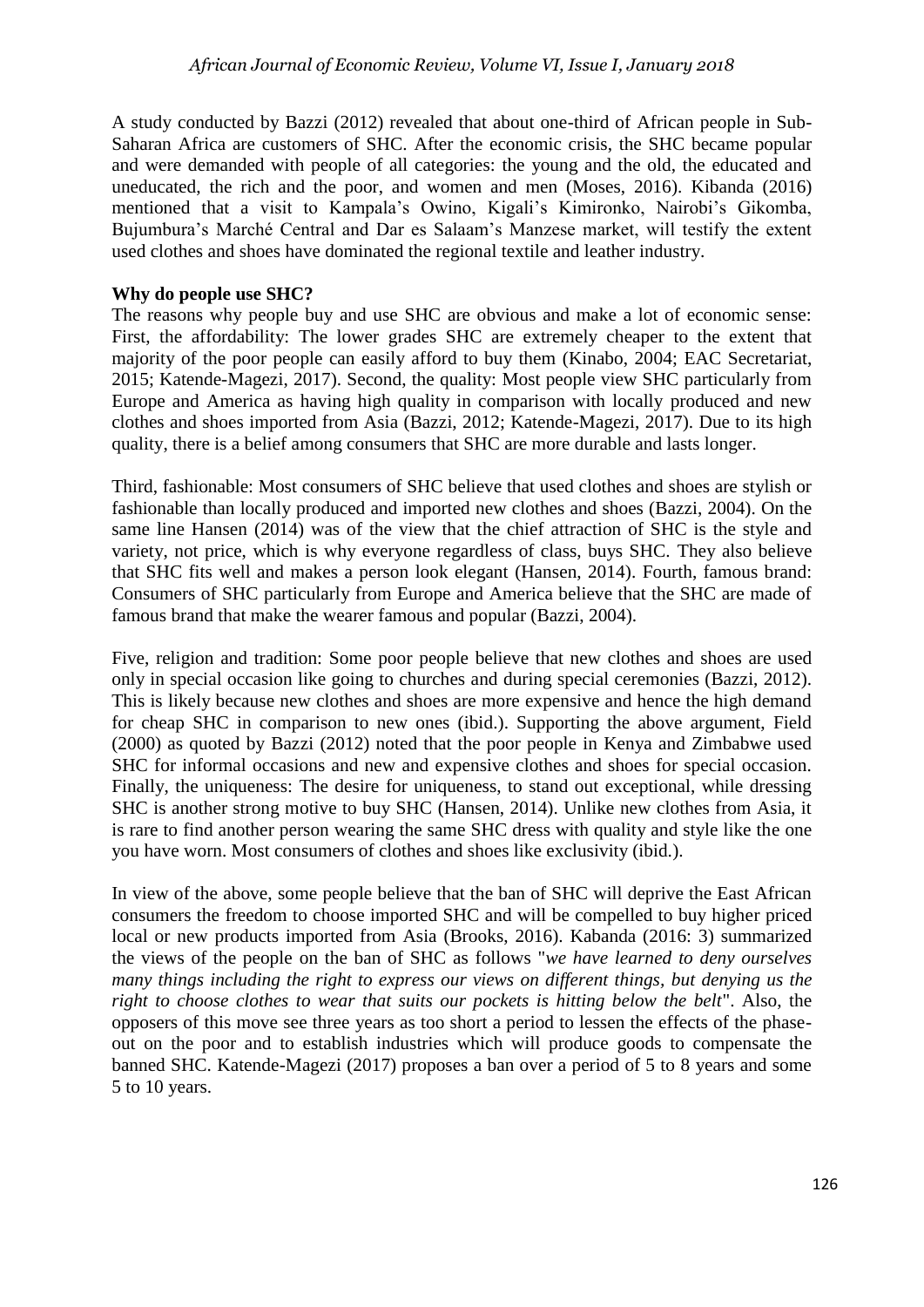## **6.1.2. SHC creates employment to the local people**

Supporters of the SHC argue that second-hand clothes and shoes business creates job both in the exporting as well as the importing countries. The jobs are created in areas of transportation, washing, repairing, reconstruction, packaging and restyling (Kinabo, 2004; EAC Secretariat, 2015; Brooks, 2016; Chand, 2016). According to the US-based Secondary Materials and Recycled Textiles Association (SMART), the ban of SHC jeopardizes 40,000 jobs in the recycled-clothing and shoes industry in the USA (Kelley, 2017). Traders of SHC in the EAC were of the view that phasing out SHC imports would cause loss of income to many of them who are small and medium-sized (Kinabo, 2004; EAC Secretariat, 2015). So, the phase-out of SHC would increase the poverty levels and resurgence of anti-social behaviour such as drug abuse and various types of crimes (EAC Secretariat, 2015).

Perhaps because of the low value of SHC in the total clothing business makes the SHC business to be assigned a lesser importance. However, the fact is that although the total value of SHC business comprises only 5.0 % of clothing business, for the poor countries it consists of more than 30% of import value and more than 50% of its volume (Bazzi, 2012). The impact of SHC business especially in the countries with low purchase ability is definite (ibid.). In Uganda, for instance, the second-hand garments account for 81% of all clothing purchases (Goldberg, 2016). In Nairobi's bustling Gikomba market, a trader can make 1,000 Kenyan shillings (about \$10) a day by selling second hand clothes, making a decent living. According to The Economists, many people in the area get about a tenth of that (ibid.).

## **6.1.3. SHC filled the gap of shortage of clothes and shoes**

After the 1980s, some countries in the EAC experienced a shortage of goods including clothes and shoes (Kinabo, 2004). Some clothes and shoes that were produced in the region were not only scarce but were also of poor quality and unaffordable to the poor. For instance, due to shortages of clothes and shoes in some parts of the rural areas, some people wore sacks (Moses, 2016). The sacks became shirts and skirts or something to wrap-up (ibid.). In order to fill the gap, some businesspersons started smuggling used clothes and shoes into the region. It was at this time that the used clothes and shoes business became important and its status rose. This evidence confirms the fact that importation of SHC was not necessarily the cause of the collapse of the textile and leather industries in EAC but rather a result of the collapse. For instance, in Tanzania, the local textile industries were unable to meet the demand in terms of quality and quantity hence, the used clothes and shoes filled the gap (Kinabo, 2004).

#### **6.1.4. SHC contributes to government revenue**

Unlike charitable Organizations that are exempted from paying taxes since they provide SHC free to the beneficiaries, all other importers, especially SHC businesspersons need to obtain an importation license and pay all relevant taxes to the government (Kinabo, 2004). In this way SHC generate revenue to government, as they are charged 25% import tax and 20% VAT (ibid.). For instance, [Kenya](https://www.mediamaxnetwork.co.ke/people-daily/205518/mitumba-market-an-ecosystem-of-intertwined-small-businesses/) receives an estimated \$4.8 million in import duties annually from SHC (Glorias, 2017). However, some charitable organizations sell the SHC to other charitable organizations in order to meet the costs of transport and clearing but do not pay tax (ibid.).

Based on the above, it is obvious that the idea of banning SHC in EAC is likely to prove very unpopular (Kiruki, 2016) to both the governments and traders in the exporting countries, and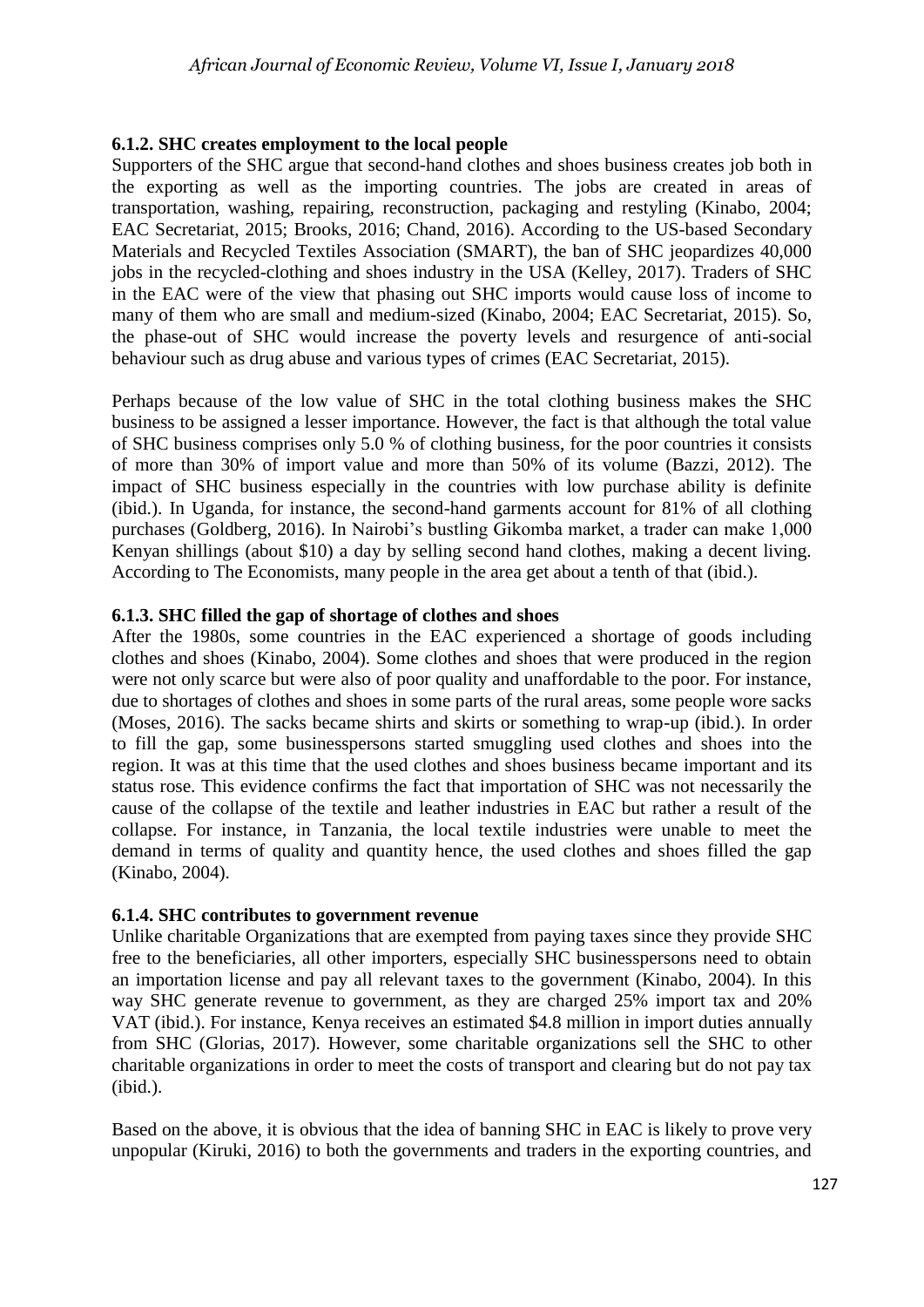#### *African Journal of Economic Review, Volume VI, Issue I, January 2018*

the governments, consumers and traders of the importing countries as well as from experts who think an outright ban won't be sufficient impetus for these countries to restore production at home (Goldberg, 2016). The exporting governments may oppose the ban because of the gain from SHC trade in terms of revenue and employment and, the assured market in the long run for their new clothes and shoes after killing local industries in the importing country.

Also, the exporting country may oppose the move due to protection of its home environment of disposed SHC and as a mean to increase exports for the sake of reducing trade deficit (CBCnews, 2012; Milner, 2014). The receiving country may oppose the move due to revenue and employment gained and due to threats from treaties and acts like African Growth and Opportunity Act (AGOA) and Economic Partnership Agreement (EPA) which are against the ban. The consumers of SHC are likely to oppose the move due to two reasons: First, the consumers thinking (may be the reality) that they are getting good quality, fashionable and famous brand of SHC at a cheaper price compared to locally produced or imported clothes and shoes from Asia. In that sense consumers believe that SHC represents value for money.

Second, is the general perception of the consumers that products from the West are of better quality, stylish, famous brand and represent modernity. The colonialists built this kind of thinking as a way to create and sustain Africa's market for their products. This is why some scholars see the importation of SHC a result of imitation of Western fashion (Hansen, 2014) and the continuation of new colonialism. This is what it means to be "*cloth-minded*" with SHC. This is a deadly disease that once infected, it becomes difficult to be cured of.

This implies that if the region is serious with the intention of phasing-out the importation of SHC, it should be gradual and be done over a long period of time (5-10 years) to lessen its impact on the lives of those who depend on it. In addition, the governments should streamline activities in the industrial sector in such a way that the local textile and leather industries provides affordable, good quality and stylish products (i.e. customer oriented) while at the same time offering jobs (Kiruki, 2016) by establishing labour intensive industries. Similarly, efforts should be made to educate the local community on the benefits of the move.

#### **6.2. The Arguments against SHC on Industrialization**

#### **6.2.1. The importation of SHC retard industrialization in EAC**

Even though there are many reasons why people buy SHC, price is the most significant reason (Kinabo, 2004; Bazzi, 2012). The price at which the lower grades of SHC are sold is tantamount to dumping (Bazzi, 2012; EAC Secretariat, 2015). In Kenya for instance, a second-hand T-shirt price can be less than one-eighth of its new clothing (Bazzi, 2012). Similar results were also observed in other East African Countries. In Tanzania, while a second-hand T-shirt can be purchased for *Tanzanian Shillings*, or Tshs. 1,000 - 5,000 (\$1 = Tshs. 2,200), a new T-shirt can be purchased for *Tanzanian Shillings*, or Tshs. 10,000 - 20,000. Bearing in mind that the majority of people in EAC are poor, they will definately go for cheaper products. This did not come as surprise as price and income are the main determinants of demand for any product.

Dumping of SHC has negative effects on EAC economies. First, it kills local textiles and leather industries. In economics, dumping is a practice of selling a commodity abroad at a price lower than that charged for the same poduct in the domestic market (Mudida, 2009). Dumping makes the price of SHC to be cheaper than the same products produced within the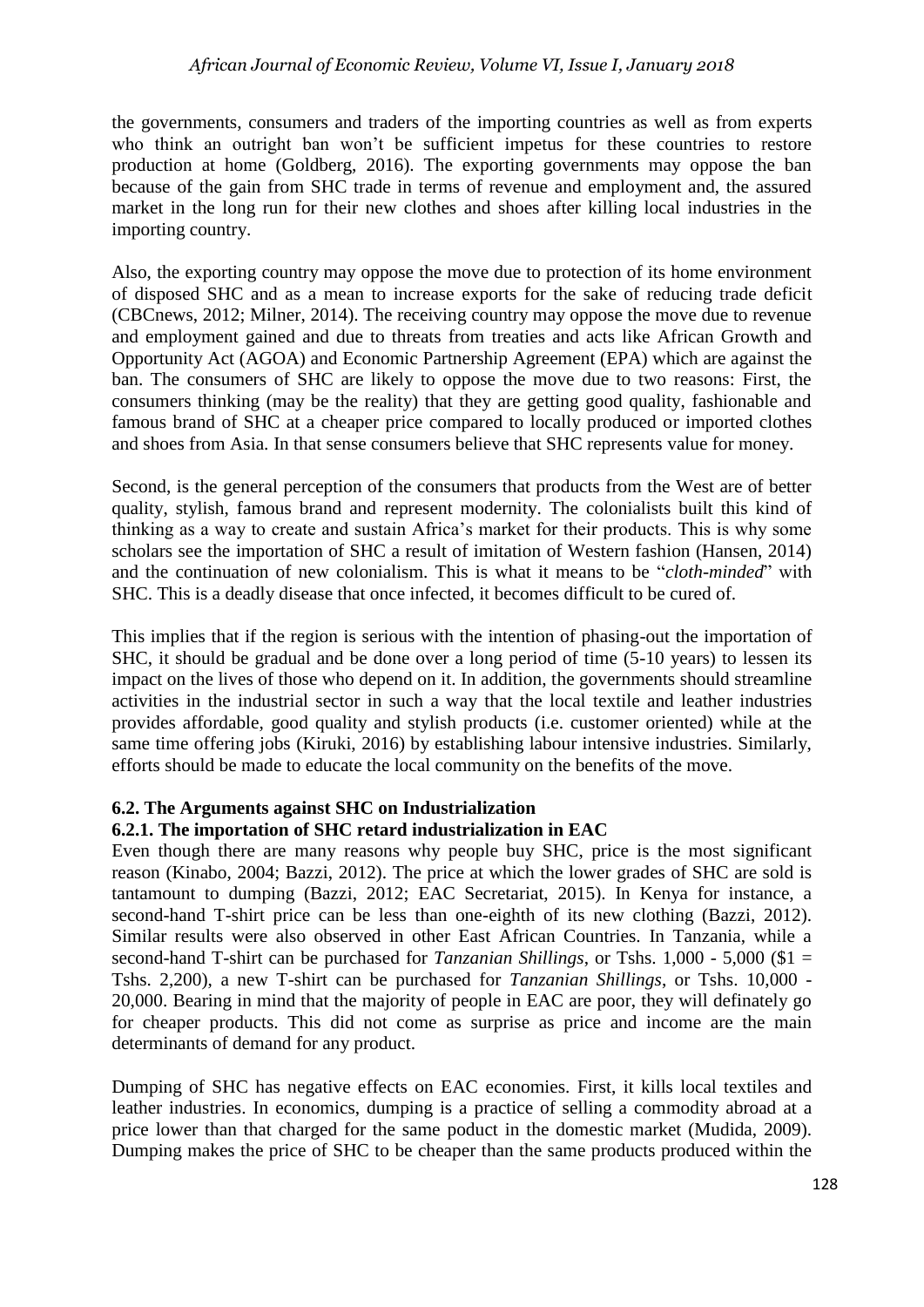region (Bazzi, 2012) and therefore undermine the local textile and leather industries (EAC secretariat, 2015). This is implemented purposely to disrupt the economy of the importing country and make the exporting country to gain foothold in the local market. Once the SHC dominates the local market, it stifles the competitiveness of the domestic textiles and leather industries and the respective economies at large denying the regions massive value addition and employment opportunities (ibid.). Once the SHC has won the local market, it becomes impossible for the local industries to emerge and thrive. So, in the long run the exporting country is assured of a market of its new products in the importing country.

It should also be noted that the first grade SHC are just as expensive as new product produced within or imported from the region. Sometimes, first grade SHC are even more expensive than new locally produced or imported products. Even in such cases, some people will buy SHC because of quality, fashion and brand. For instance, even though some first grade used shoes may be sold at *Tanzanian Shillings*, or Tshs. 50,000 - 100,000 and new locally produced or imported shoes sold at Tshs. 30,000 - 50,000, young people still go for the first grade used shoes. The main reason is that the used shoes are of better quality, fashionable, known brand and durable. That is why experts say the vast amount of SHC imports have devastated the local clothing and shoes industries and led the region to rely heavily on the West (Goldberg, 2016).

In addition, farmers growing cotton and skin producers were also affected to a large extent due to unreliable market for their products as a result of collapse of the textile and leather industries (Kinabo, 2004). Recently, in Kahama district - Tanzania, farmers decided to throw their cotton on the road because of the unreliable market (ibid.). Similar results were noted by Katanda (2016) in Uganda where in 2007, hundreds of hectares of cotton turned from white to brown to yellow as cotton ready for ginning into lint rotted in Kasese's Kibuku Irrigation area in Uganda due to lack of a market. The farmers lost and the nation lost (ibid.).

#### **Other effects of dumping**

Second, EAC becoming a dumping ground. Due to oversupply of out-grown, unfashionable or worn-out clothes and shoes, and the need to protect their environment, the West transfers SHC to the needy as donations (Katende-Magezi, 2017). In a simple language, dumping is defined as a disposal of garbage, waste, or unwanted material. This connotes that some SHC are unwanted materials in the West which are disposed in the East African ground. This is true as there are many SHC which are completely worn-out and do not worth landing in the region. In most garbages sites, SHC forms a lion share. Milner (2014) put it right that "the West dump their unwanted items in other countries." A question to ponder here is: how long would EAC continue to be a dumping ground for unwanted material?

Third, the importation of SHC worsen the importing country's balance of payment. The bulk importation of SHC is a way of increasing imports and thus creating trade deficit (Milner, 2014). For instance, Tanzania (a popular destination for SHC) runs on average a \$297.25 million trade deficit every month (ibid.). This is despite increasing and promising export figures. Since 2006, Tanzania has not once carried a trade surplus, despite exports of many Western consumer goods. Coversely, in 2012, Canada exported over \$192 million of wornout clothing and other worn-out textiles articles in developing countries (Milner, 2014). It is not surprising therefore to note why Canada has a healthy balance of payment.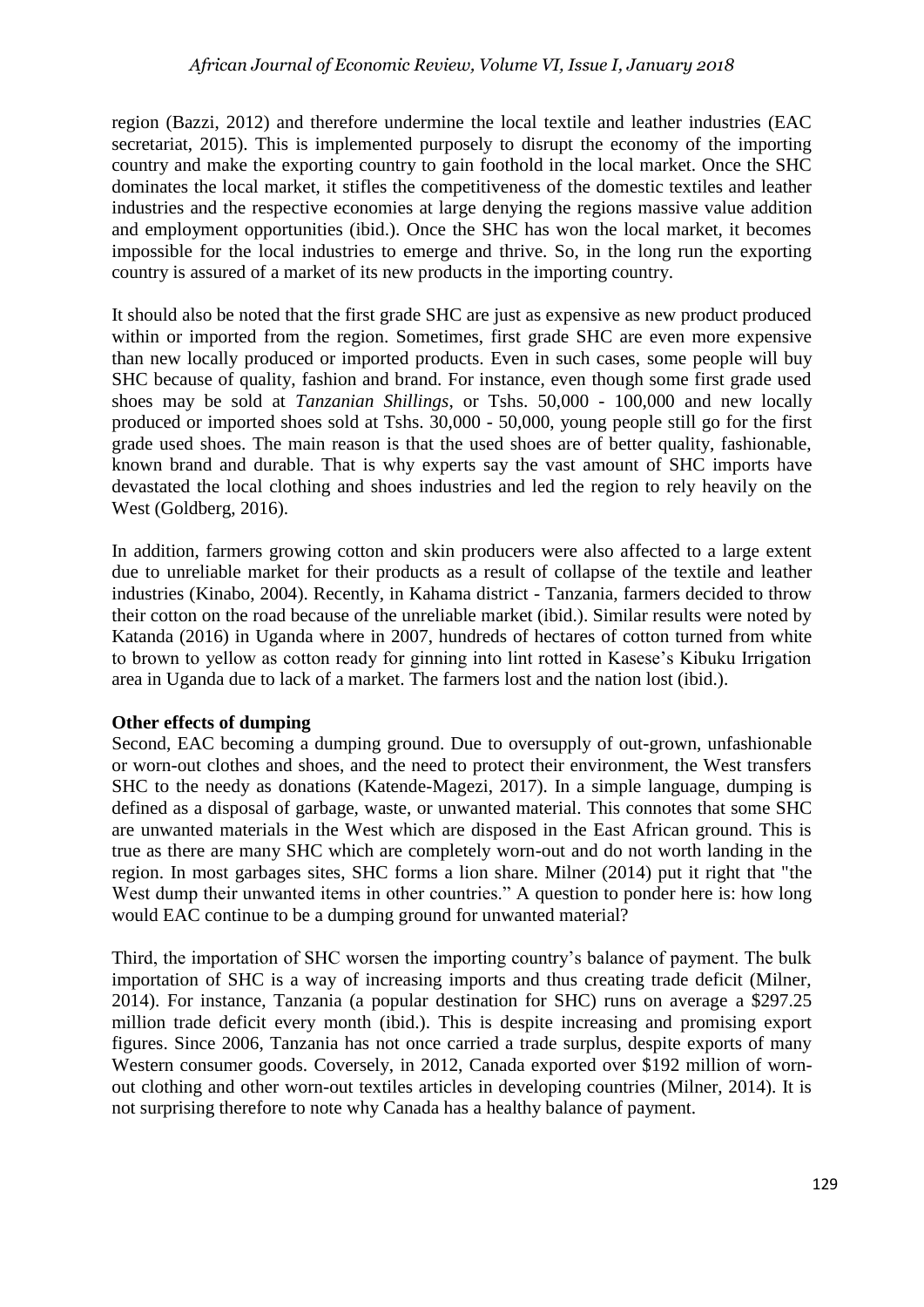In that sense, dumping is a trade strategy employed with a very clear purpose. That is why countries which resist it, are faced with threats of sanctions.

### **6.2.2. Impacts of SHC on health**

Some literature has associated the use of SHC, particularly undergaments, with some skin diseases (Kinabo, 2004; Bazzi, 2014; Chipambwa et al., 2016). Also, during presentation of this paper, some participants claimed to have suffered from some skin diseases on their "secret parts" and foot fingers due to use of SHC. Some participants mentioned that, this was one of the reasons why they were not using undergarments SHC. Supporting the argument Bazzi (2014) mentioned that louse, scabies diseases and generally skin diseases are the most common risks of using these clothing. Consequently, a doctor "specialized in infectious diseases and industry health expert" advised that SHC should not be used untreated due to the high likelihood of transferring infectious diseases (ibid.). However, although some people knew that SHC were unhealthy, they used them because of the aforementioned advantages.

Health specialists have advised that second-hand underwear clothing and shoes should be used only after they have been washed at the temperature of more than 70 to avoid the contact of parasitic and fungal diseases and they should be well ironed (Bazzi, 2012.). Other clothes with high health risks include braziers and socks. Additionally, some people suffered from Eczema due to using strong detergents used to wash these clothes (ibid.). That is why one of the resolutions of Heads of State of EAC is to ensure that all imported SHC should comply with the sanitary requirements (EAC Secretariat, 2017).

## **6.2.3. Impacts of SHC on human/Africans dignity (self-respect/self-esteem)**

One of the reasons why EAC should phase-out the importation of SHC, is to protect their self-eteem (Tamura, 2017). Self-esteem refers to a sense of worthy (value), confidence and self-respect, of not being used as a tool by others for their own ends (Todaro, 1977). All people and societies seek some form of self-esteem, although they may call it authenticity, identity, dignity, respect, honour or recognition (ibid.). The nature and form of this selfesteem may vary from society to society and from one culture to another. If EAC people are worthy and deserve respect, why should they be *clothed* with SHC? Why do they allow to be a dumping ground? Why do they allow other countries to use them as their market? Goldberg (2016) mentioned that there is hope that the ban will instill a new sense of pride in the region's people, since "no one will go around proudly showing off" someone else's discards.

In Tanzania and Kenya, SHC is popularly known as "*mitumba*" meaning bales or "*kafa ulaya*" meaning "clothes and shoes of dead white people" (Kinabo, 2004; Tamura, 2017). The later is a very despising name. It is on the same vein that the President of Tanzania Honerable Dr. John Pombe Magufuli said "*it is really unbecoming that EAC countries will produce cotton and animal skin, sell them raw to Europe and America and when the Europeans and Americans have produced cloth and shoes from such materials, worn them or the users have died, they then send those dumps back to us"!*. It is based on the above that Kho (2011) asks a question "*Use clothing: Donate or Dump*?" The answer is absolutely a *dump*.

# **6.2.4. Impacts of SHC on African culture**

The profound cultural influence of the "*whites*" through education and movies on the youth are said to be one of the reasons for the high preference of the SHC (NIE, 2016). This has made wearing of SHC not a social stigma or looked down upon by the people but "is widely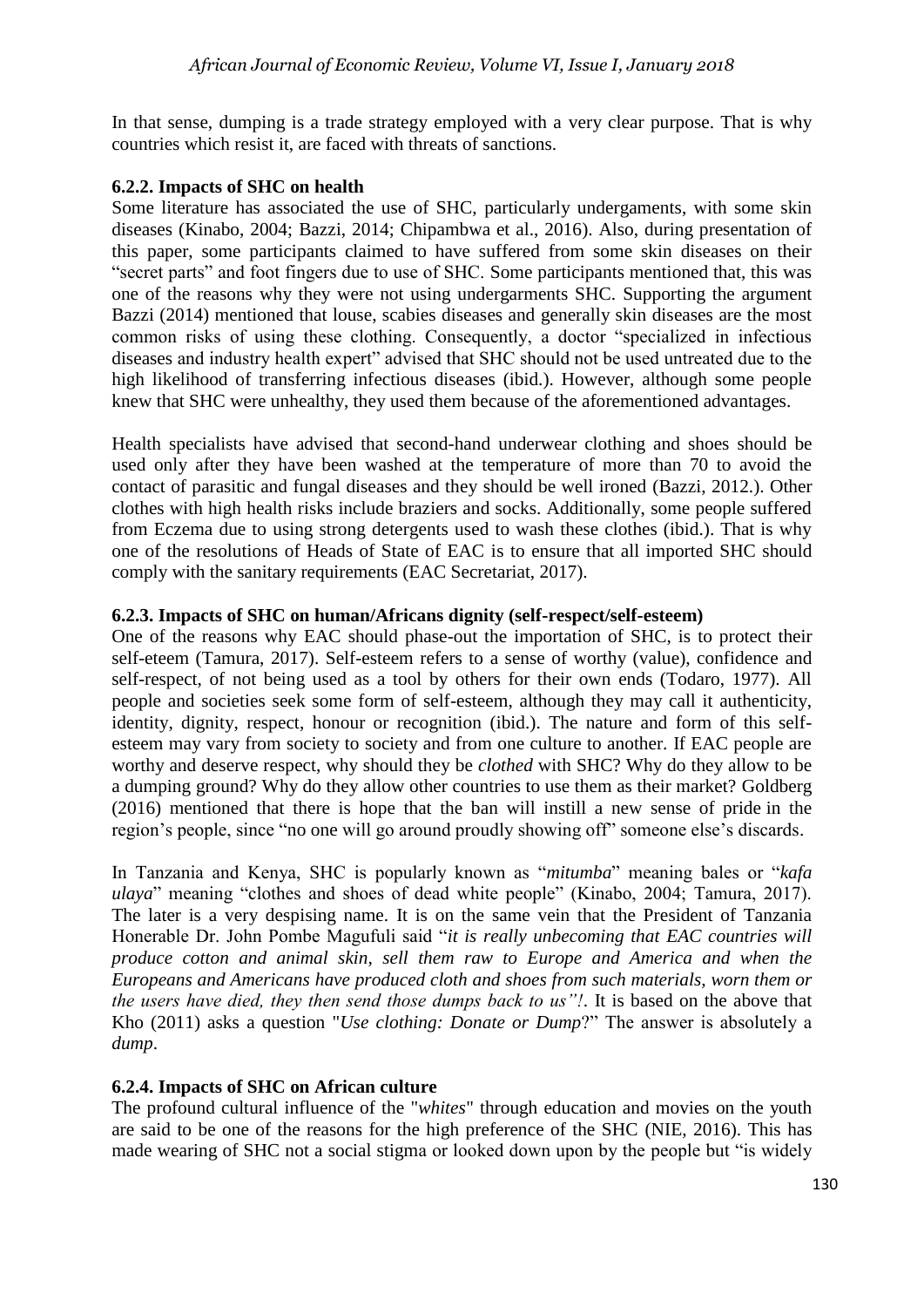known and accepted - actually there is no shame in it," (ibid.). However, some of the SHC particularly for women do not comply with African culture. Some are too short, too transparent, too tight and some designs keep women's body half naked. This is likely because the physical body of Europeans women is different from that of Africans.

In the same vein, Hansen (2014) mentioned that seeking not to break the African values and traditions, and to provoke men and elders; women feel that their freedom to dress is restrained (ibid.). Women dress should not expose their shoulders and above all, they must cover their "*private parts*," which in this region of Africa includes their thighs (ibid.). Most of these prohibitions are a normal practice for women in the west. This means that dress length, tightness, and fabric transparency become issues when women interact with men and elders both at home and in public (Hansen, 2014).

The cost of not having own industries, the associated health risks for wearing SHC, the undermining of our value and the conflicting with our culture, is too high to bear. Similarly, the cost of making EAC a dumping ground, a market for their products and to sustain a balance of payment defict throughout is unacceptable. Bearing in mind that there is no country which has attained sustainable development without establishing strong industrial base (Msambichaka, 2015), the question whether we should industrialize or not, is synonymous to whether we want development or not. Since industrialization can not emerge and thrive in the midist of such unfair SHC trade, SHC should be phase-out.

## **6.3. Threats from African Growth and Opportunity Act (AGOA)**

Due to the competitiveness of SHC and its negative impacts on the economy, on 2<sup>nd</sup> March, 2016, the EAC Heads of State held a Summit in Arusha, Tanzania to analyze the challenges, competitiveness and opportunities in the promotion of textile and leather industries in the region (EAC Secretariat, 2017). The move was meant to discuss the modalities to promote textiles and leather industries in the region and phase-out the importation of SHC in EAC within the three-year period, 2017 - 2019 (EAC Secretariat, 2017). Among other things, it was agreed to: (i) Ensure that all imported SHC comply with sanitary requirements, (ii) Consider banning the exports of raw hides and skins outside the EAC region, and (iii) Phase out the importation of second hand textiles and foot wear within three years - 2017 - 2019 (ibid.).

The decision by East African Countries to ban the importation of worn clothing has elicited strong responses (AGOA, 2017). According to AGOA (2017), the ban is violating the eligibility criteria for the preferential trade programme known as African Growth and Opportunity Act (AGOA). The AGOA stipulate among other things that the participating countries must eliminate "barriers to US trade" or be making progress in that direction (ibid.). The US-based Secondary Material and Recycled Textiles Association (SMART) says the three-year ban of SHC imports, amounts to such barrier (Kelley, 2017). Due to such threat, Kenya which had agreed to implement the ban rescinded the decision. SMART petitioned to exclude Rwanda, Tanzania and Uganda from the AGOA provision (ibid.). It is obvious that the United States often uses the *trade deal* as a *negotiating tool* (Tamura, 2017).

Despite such threat, Tanzania, Rwanda and Uganda decided to continue with their intention to ban the importation of SHC into the region within three years. This move was aimed at supporting the regional textile and leather industry and preserving the dignity of the East African citizens (Mwai, 2017). On May 20, 2017, under fire from both internal and external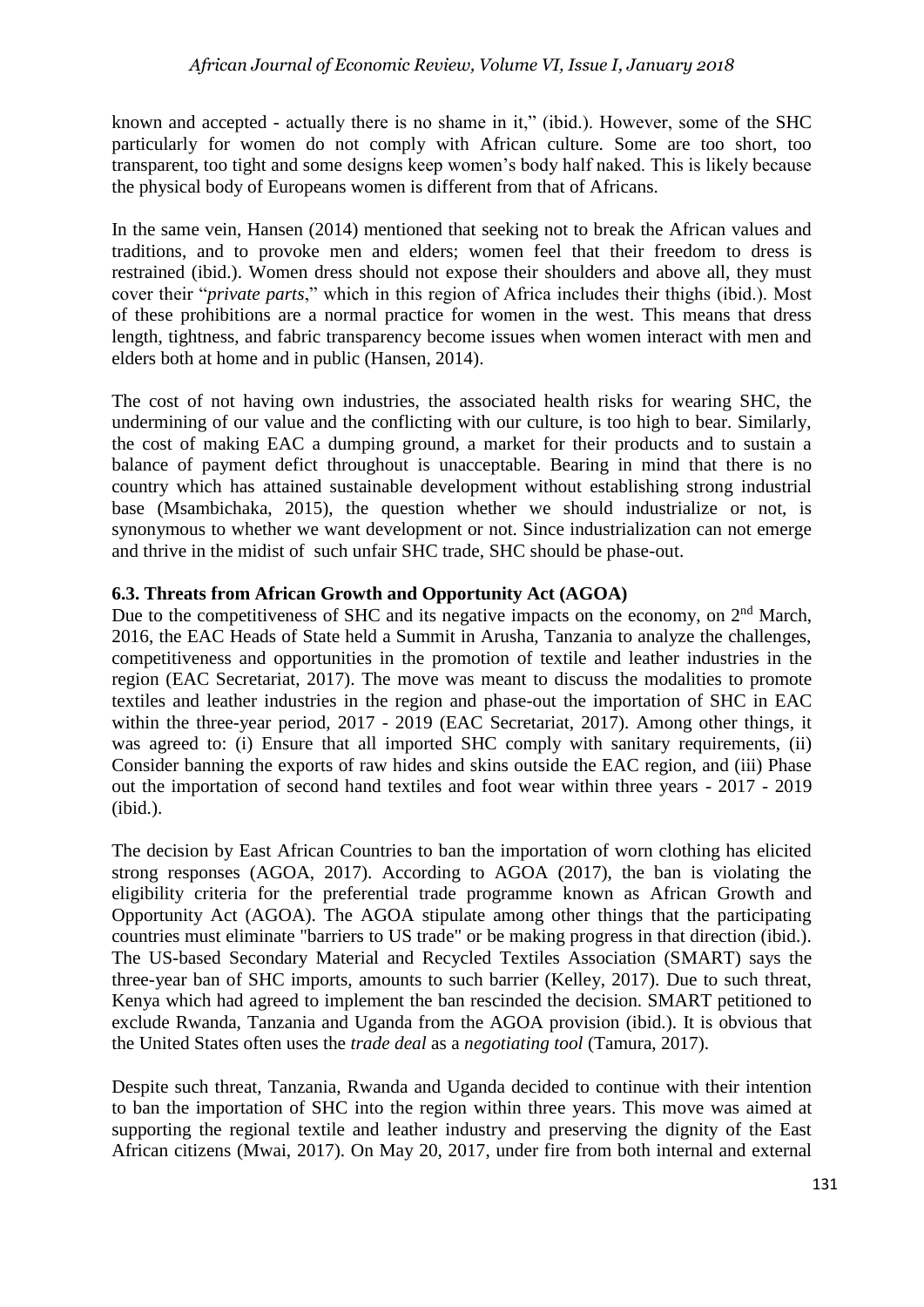forces (meaning, the US SHC exporters), the EAC modified its proposal, substituting a phase-out for an outright ban (Glorias, 2017). So, the EAC partner states agreed on a compromise proposal, saying: …for now, the best approach to phase-out second hand clothes is by supporting local industries instead of banning importation of the clothes once and for all (Glorias, 2017). The phase-out may be helped along by raising import duties on SHC and by adding taxes on purchases of SHC, with the effect of making imports more costly in comparison to locally and regionally designed and manufactured clothing (ibid.).

Despite the benefits that the trade deal between the EAC and the US might have under the AGOA, overal it is heavily skewed in favour of the US (Gumede, 2017). Exports from Rwanda, Tanzania and Uganda through the act totaled \$43 million in 2016, whereas US exports into Rwanda, Tanzania and Uganda totaled \$281 million in 2016 (Mwai, 2017). It is in view of the above that Gumede (2017) indicated that the terms of AGOA reflect the unequal global trade rules and countries negotiating a power balance which is stacked in favour of industrial countries to the disadvantage of African and the developing countries.

It is in view of the above that the former African Development Bank (ADB) President Dr. Donald Kaberuka argued the EAC to remain firm on doing the right thing which is to develop their textile and leather industries and their value chains despite the threats (Mwai, 2017). Unfettered trade liberalization does not aid development rather; a certain amount of protectionism is necessary for countries to grow (Milner, 2014).

#### **7. New Products from Asia and Industrialization in East African Community**

While the intention to ban SHC and the goal to promote industrialization in the East African region are commendable, for it to be successful, the influx of cheap products from Asia need to be addressed as well (Katende-Magezi, 2017). The proposed ban on SHC will not work if it does not include the ban of new clothing imports from outside the region (ibid.). For instance, some of the new clothes and footwear imported from Asia are just as cheap as SHC, and often even cheaper than locally produced products (ibid.). In such situation, the ban of SHC will only benefit the Asians producers and retail traders of clothes and shoes rather than to the local textile and leather industries in the region (Kinabo, 2004).

In Tanzania for instance, one can obtain a new T-shirts from Asia for Tshs 5,000, a shirt for Tshs. 15,000, a dress for *Tanzanian Shillings*, or Tshs. 15,000 and shoes for Tshs. 10,000 - 20,000. However, the main feature of these products is that they are fashionable and of course good looking but are of poor quality and therefore do not last long. While these products might be slightly more expensive than the low grade SHC, they are likely to be cheaper than locally manufactured clothes and footwear as has been found in South Africa (Brooks, 2016). This means efforts to ban SHC imports as a way to revamp industrialization are therefore unlikely to be beneficial to the local economy unless there are similar controls on new but cheap and poor quality clothing and footwear imports from Asia (ibid.). So, there is need to change and strengthen the customs laws and regulations, and border controls on these products (ibid.).

The challenge is: would the region be able to enforce the ban of influx of SHC and the new products from Asia? Some countries like Zimbabwe tried but failed as some products still found their way into the country through other country's boarder (Chipambwa, 2016).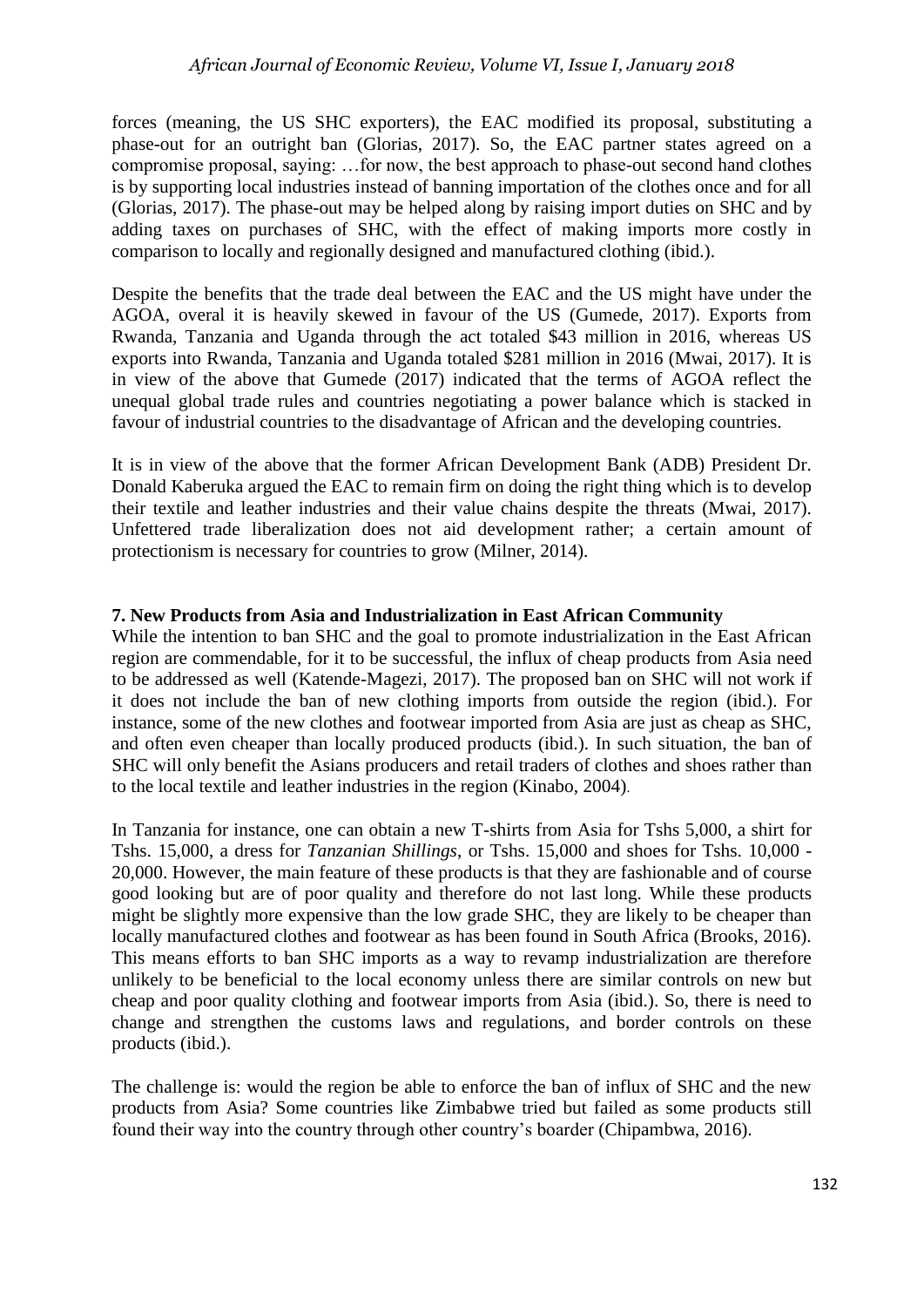# **8. Industrialization Environment in East African Countries**

## **8.1. The potential of textiles and leather industry in EAC**

The EAC has unrealized potential not only to meet the local demand for apparels and footwear but also for export markets (EAC Secretariat, 2015).

First, cotton in the EAC is grown to commercial scale in all partner stated except in Rwanda (ibid.). Approximately 70-85% of cotton lint produced in the region is exported, and the spinning and textiles mills in most partner states operate between 40-50% capacities partly due to unavailability of cotton lint (ibid.). Similarly, the EAC region is relatively endowed with raw material for leather and footwear (EAC Secretariat, 2015). Tanzania has a total of 22.8 million cattle, Kenya 17.5 million, Uganda 12.8 million, Rwanda 0.991 million and Burundi 0.74 million (ibid.). All the partner states process leather up to the wet blue stage. Between 80 and 90% of the wet blue leather is exported and only 10% is left for processing to finished leather, which caters for the local footwear and the artisan shoemakers in the region (ibid.). These materials could be used to boost textile and leather industries.

Second, there is significant demand for both clothes and footwear in the region which is not made from within (EAC Secretariat, 2015). For instance, about 80 percent of the region's demand is met through imports out of which almost 60 percent are SHC (ibid.). So, there is unrealized potential for clothes and shoes not only for local market but also for export markets (ibid.). Also, EAC products enjoy duty and quota free access to the US market through African Growth and Opportunity Act (AGOA), tariff free access to the EU market, SADC and COMESA markets and African countries and the world as a whole.

Third, the availability of necessary inputs at relatively lower prices. Wages and power costs in the region are far lower than in many large garments producing Sub-Saharan countries. Low labour costs, combined with reasonable electricity charges, means that East African countries enjoys significant cost advantage over many of its rivals. Due to resources endowment in the region, potential exists to reduce costs of production in these areas.

Finally, strong government support for industrialization in the region. One of the reasons why industries grew and thrived in the region prior the 80s was strong government support. The EAC government's decision to ban the importation of SHC into the region is a clear evidence of government support and will to establish industries in the region.

# **8.2. Collapse of former industries in East African Community (EAC)**

In a bid to revamp the textiles and leather industries in EAC, in-depth studies need to be conducted to ascertain the reasons why the former industries collapsed. This would help the implementers not to repeat the same mistakes. The EAC's governments must be clear on the real causes of the collapse, rather than laying all the blame on the influx of SHC in EAC (Kiruki, 2016). Although the SHC had a weakening role in local textiles and leather industries, it was not the only reason for the collapse. Other causes were:

First, poor leadership and management skills: This is considered to be one of the main reasons that lead to the collapse of the industries. Most people who were given the responsibilities to run and manage the industries did not possess the required knowledge, technical know how and management skills to do so. As a result, corruption, favouritism, bureaucracy, poor working ethics, theft, sabotage and misuse of public equipment's and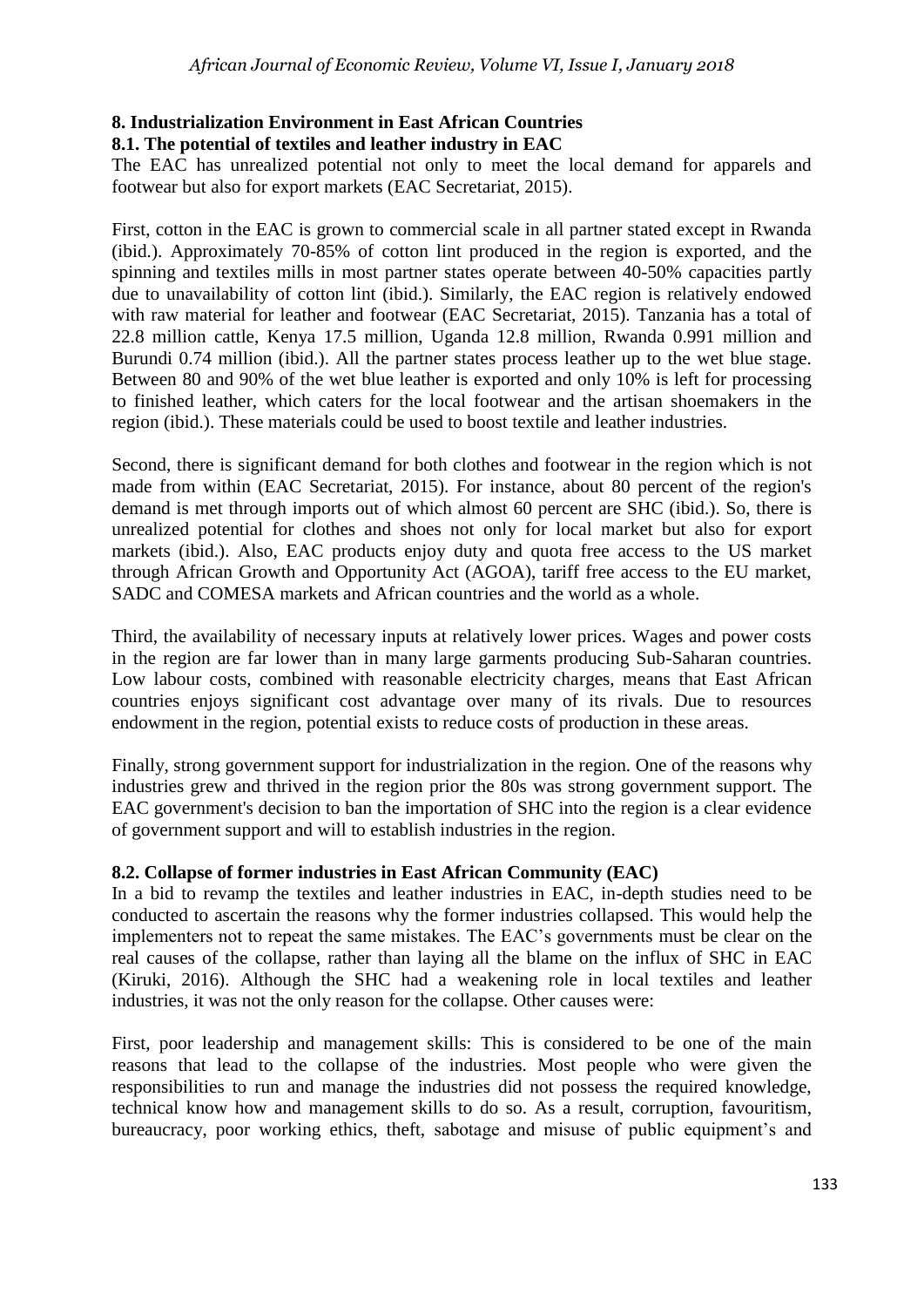funds became a normal practice. These in turn led to inefficiency in operation, increased cost and reduced competitiveness; leading to the total collapse of the industries.

Second, lack of capital: The availability of funds were essential to ensure that the equipment's for repair and maintenance and other necessary inputs were readily available to enable efficient operation of the industries in a competitive manner (Mashindano, 2017). Even when capital was available in form of loan, high interest rates made production cost unbearable. Also, unavailability of foreign currency made it difficult to import equipment's for repair and maintenance of the industries. Third, unfair competition: Undesirable imports of cheap and poor quality products from Asian countries reduced local industries efficiency and competitiveness. Since the local produce was unable to compete with these products, the only option was to "*die a natural death"*. One of the reasons why the local produce was unable to compete was caused by the use of out-dated technology. When the local textiles and leather industries were about to die, the influx of SHC nailed the coffin of their death.

Fourth, lack of skilled manpower: Unskilled manpower has a tendency to be unproductive, irresponsive to customers' needs and increases the cost of production; consequently reduce their competitiveness. Labour efficient is a critical success factor that provides countries with competitive advantage. Fifth, lack of inputs: Most of the industries that were established by then were mainly processing, assembling and manufacturing industries that depended on inputs from the agriculture, animal husbandry and fisheries sectors. Unfortunately, the performance of most of these sectors was not convincing and therefore was unable to produce and supply the necessary inputs that were required by the industries. So, most the industries worked under-capacity - increasing the cost of operation and reduced their competitiveness; which lead to their collapse.

Sixth, lack of tax and non-tax incentives: While other countries offered incentives to producers of textiles and leather products, EAC did not. This made imports from trading partners more competitive than same products produced locally. Seventh, poor infrastructure: Poor and/or inadequate communication, transport and power supplies hampered distribution and increased delays in production. This increased the cost of production leading to reduced competitiveness. Eighth, poor technology: While the use of advanced technology in textile industry is a major factor in its competitive struggle, most of the production and information technology employed in the EAC were out-dated. With such technology it was difficult to upgrade their technical and production capabilities so as to compete with SHC on quality, design and delivery, rather than simply advantage on price. Likewise, an out-dated technology could not meet the ever changing and insatiable people's desires - not demand oriented.

# **8.3. The current business and investment environment**

The World Bank (2016) defines a business and investment climate as the opportunities and incentives for firms to invest productively, create jobs, and expand. A poor business environment is the one which is plagued by factors that impose heavy costs, delays and risks which impedes economic development and frighten away investors (ibid.).

# **The easy of doing business in EAC**

The World Bank rank economies on their ease of doing business, from 1 - 190 depending on the number of countries assessed. A high ease of doing business ranking means the regulatory environment is more conducive to starting and operating of a local firm. Table 1 shows that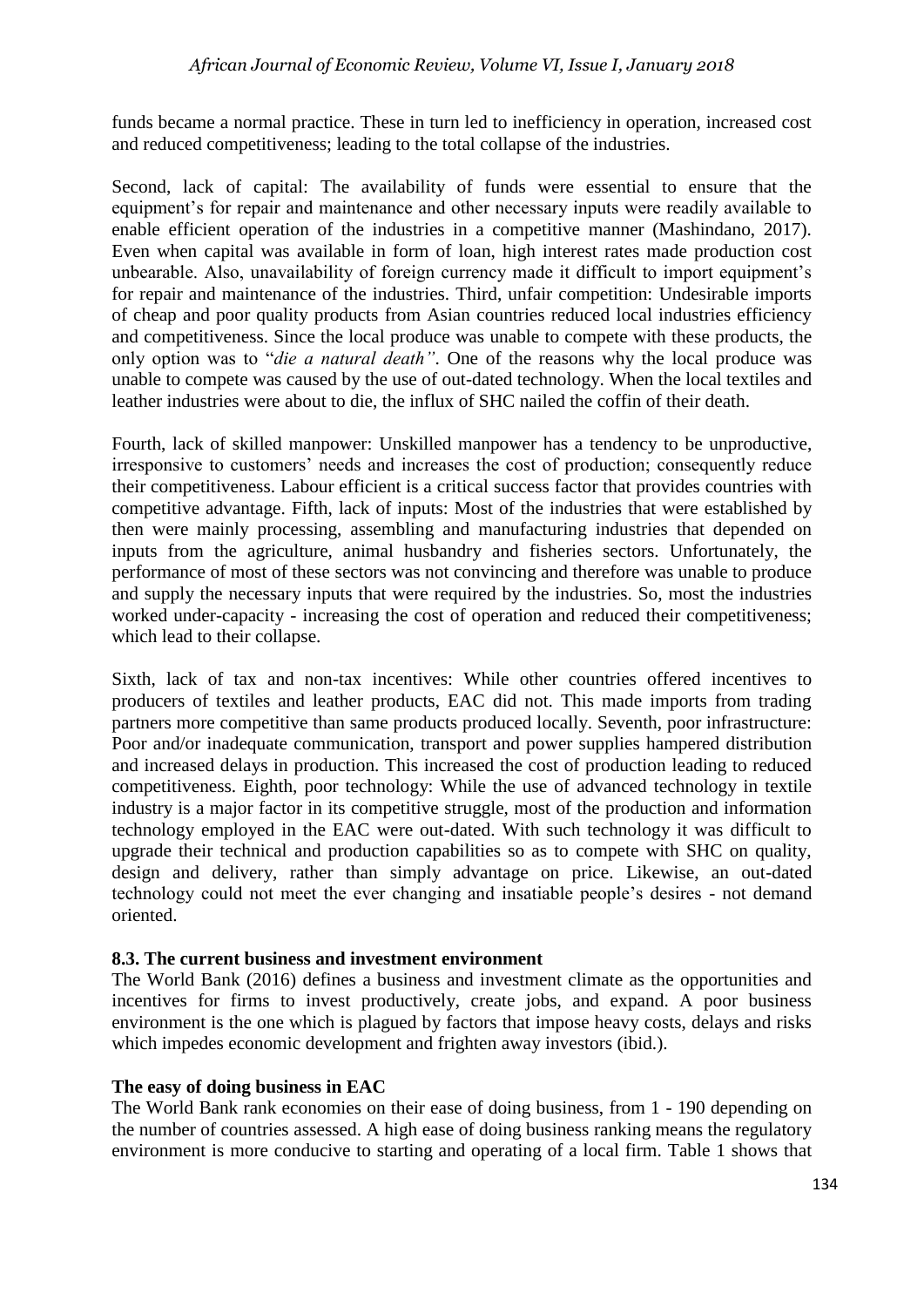EAC rank very poorly among eleven aspects employed to determine the ease of doing business. With the exception of Rwanda, other countries ranked above 100, which means that the environment is not conducive for starting and operating industries.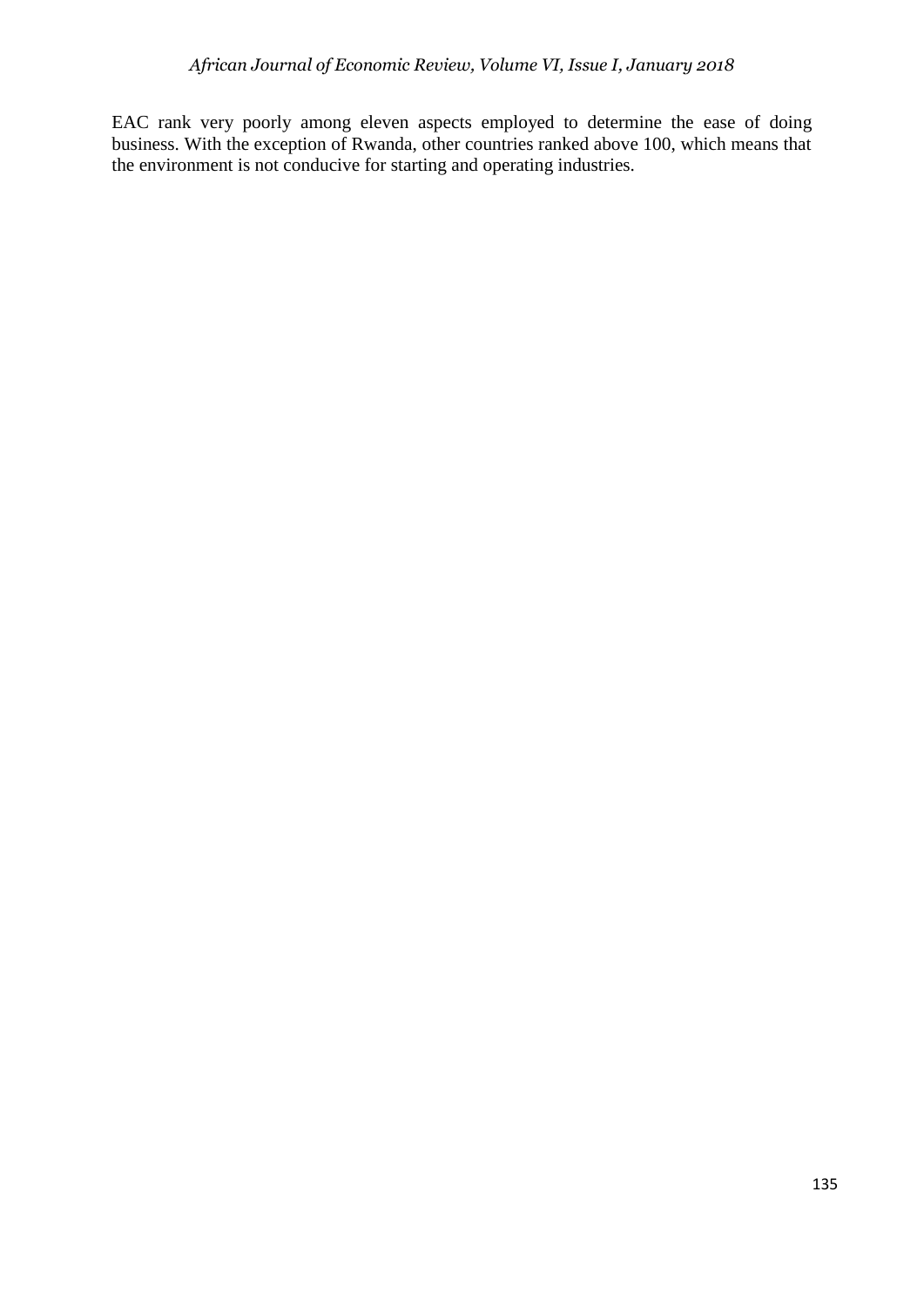| Country  | Ease of         | <b>Starting</b> | Dealing with | Getting     | Registering | Getting | Protecting | Paying | Trading         | Enforcing | Resolving  |
|----------|-----------------|-----------------|--------------|-------------|-------------|---------|------------|--------|-----------------|-----------|------------|
|          | Doing           | <b>Business</b> | Construction | Electricity | Property    | Credit  | Minority   | Taxes  | Across the      | Contracts | Insolvency |
|          | <b>Business</b> |                 | Permit       |             |             |         | Investors  |        | <b>Boarders</b> |           |            |
| Rwanda   | 56              | 76              | 158          | 17ء         | 4           |         | 102        | 59     | 87              | 95        | 73         |
| Kenya    | 92              | 116             | 152          | 106         | 121         | 32      | 87         | 125    | 105             | 87        | 92         |
| Uganda   | 115             | 165             | 151          | 161         | 116         | 44      | 106        | 75     | 136             | 64        | 111        |
| Tanzania | 132             | 135             | 136          | 87          | 132         | 44      | 145        | 154    | 180             | 59        | 100        |
| Burundi  | 157             | 18              | 169          | 183         | 94          | 75      | 137        | 123    | 160             | 149       | 141        |
| South    | 186             | 181             | 178          | 188         | 181         | 75      | 79         | 68     | 177             | 73        | 169        |

Table 1:The world ranking of regulatory environment of doing business in East Africa

**Source:** World Bank (2016)

Sudan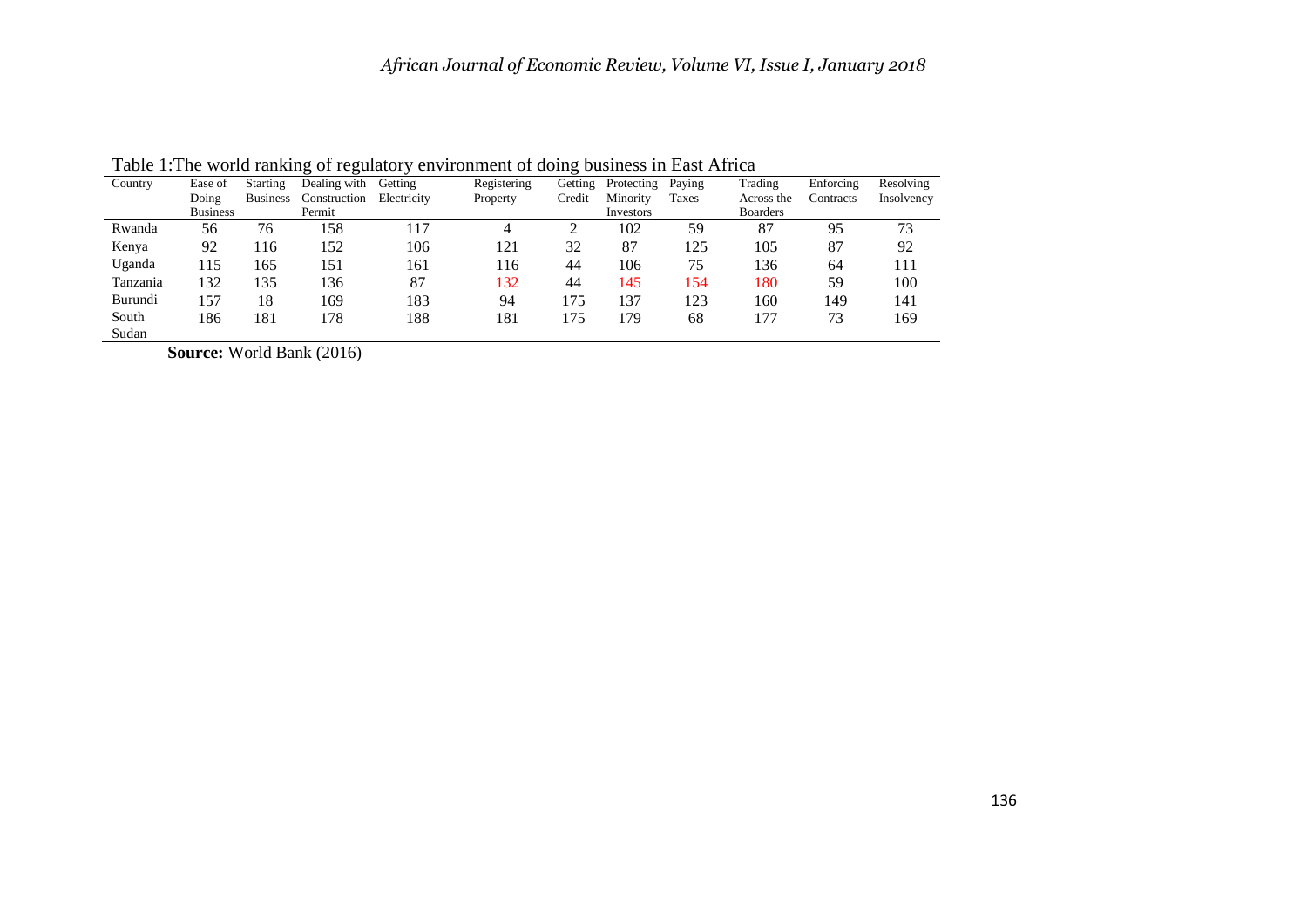# **The Competitive environment in EAC**

The World Economic Forum (WEF) (2017) defines competitiveness as the set of institutions, polices and factors that determines the level of productivity. It employs twelve pillars to assess the competitiveness of different countries in the world. The pillars are: (i). Institutions, (ii). Infrastructure, (iii). Macro-environment, (iv). Health and primary education, (v). Higher education and training, (vi). Good market efficiency, (vii). Labour market efficiency, (viii). Financial market development (ix). Technological readiness (x). Market size, (xi). Business sophistication and (xii). Innovation. Table 2 shows that EAC ranks very poor. With the exception of Rwanda, other EAC were ranked above 100, meaning the existing environment in those countries does not foster competition in the region.

| Country/Year   | 2011/12     | 2012/13     | 2013/14     | 2014/15    | 2015/16    | 2016/17     | 2017/18    |
|----------------|-------------|-------------|-------------|------------|------------|-------------|------------|
|                | $(n=142)^*$ | $(n=144)^*$ | $(n=148)^*$ | $(n=144)*$ | $(n=140)*$ | $(n=138)^*$ | $(n=137)*$ |
| <b>Burundi</b> | 140**       | 144**       | 146**       | 139**      | $135**$    | $135**$     | 129**      |
| Kenya          | 102         | 106         | 96          | 90         | 99         | 96          | 91         |
| Rwanda         | 70          | 63          | 66          | 62         | 58         | 52          | 58         |
| Tanzania       | 120         | 120         | 125         | 121        | 120        | 116         | 113        |
| Uganda         | 21          | 123         | 129         | 122        | 115        | 113         | 114        |

Table 2: The world ranking of competitive environment in EAC

**Source:** WEF (2012; 2014; 2016; 2017)

\*The total number of countries investigated.

\*\*The position of a country in world competitiveness.

The EAC govenments' will to industrialize must be reflected by making significant transformation in the afore-mentioned areas. Anything short of banning the imports of SHC and control the competitive products from Asia into the region will continue to marginalize the local players, thereby making the EAC's a market ground of those products. This will certainly stifle industrialization efforts as well as sustainable development in the long run.

## **9. Conclusions and Recommendations**

#### **9.1. Conclusions**

The objective of this study was to investigate the impact of SHC on industrialization in East African. The study employed qualitative and quantitative secondary data to validate the research objectives. This study found that the importation of SHC had positive contribution on the lives of the poor namely: SHC were consumed by the poor bacause SHC were cheaper, good quality and fashionable. Also, SHC created employment and filled the gap during shortage of clothes and shoes in the region. Despite such contributions, SHC had negative impacts: on the revamping of the textiles and leather industries, on health of the consumer, on human dignity and on the African culture. For those reasons, the ban is justifiable and commendable. However, it should be noted that the influx of SHC into the region was not the core reason for the collapse of the former textiles and shoes industries in the region. Rather the reasons that directly effected the collapse of the industries in the region included: poor leadership, lack of capital, lack of skilled manpower, poor infrastructure as well as un-competitive business and investment environment prevailing in the region.

#### **9.2. Recommendations**

This study recommends the following: First, the ban should be gradual and implemented over the long period of time. This would lessen the impact of the ban on the poor and will enable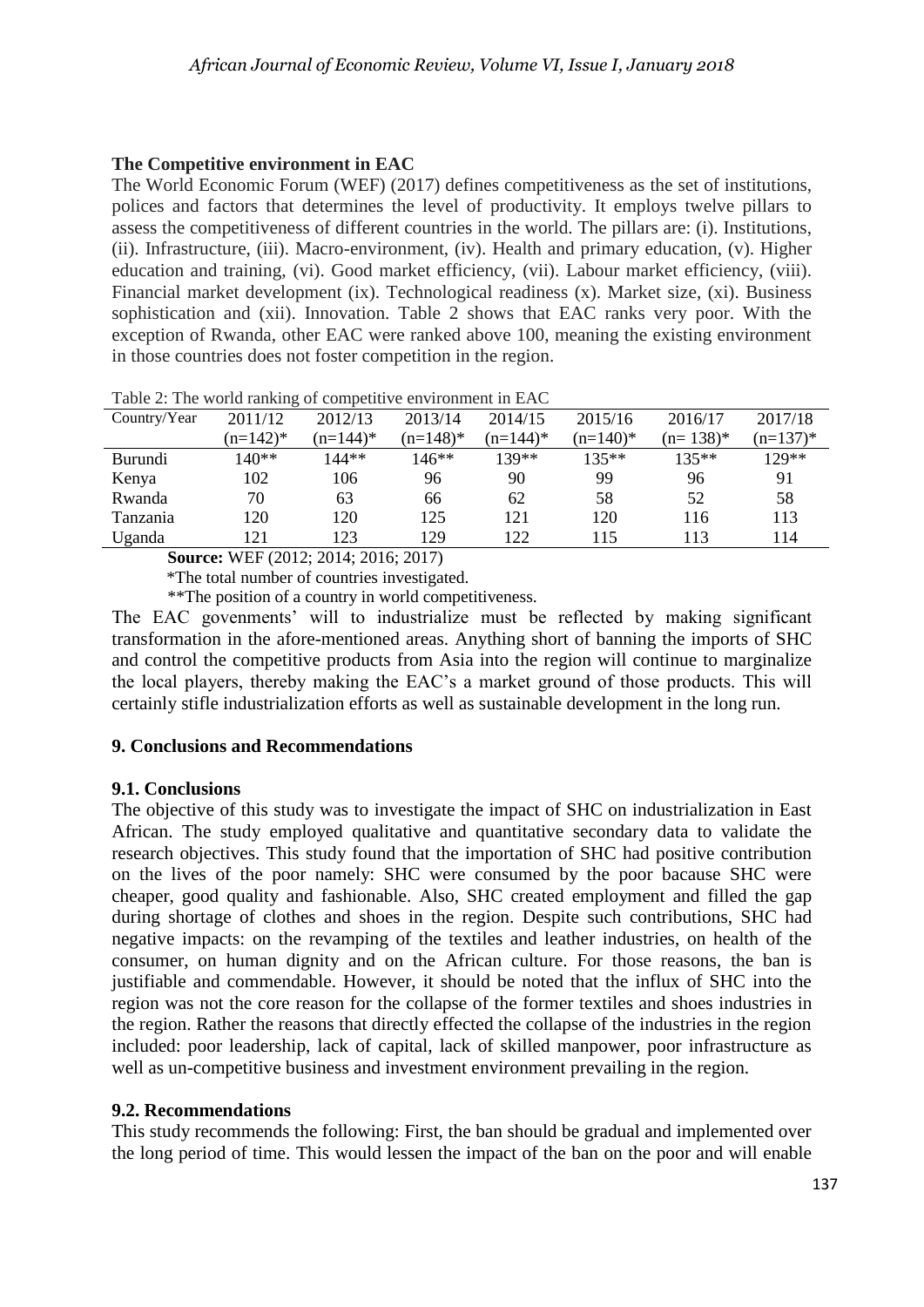the governments to put in place the necessary conditions required for the rapid growth and sustainability of the new industries. Second, the governments of the region should put in place policies to control unfair competition from the Asian products by imposing import duty and strict border controls. Finally, the governments should rectify all the factors that led to the collapse of the former industries and put in place conducive business and investment environment necessary for the growth and sustainability of the new industries.

#### **References**

- Bazzi, K., (2012). Review of the Socio-Economical Effects of Second Hand Clothing Smuggle to Iran (With the Comparative Approach between Zabol and Orumieh City in the East and West of the Country). *J. Basic. Appl. Sci. Res.*, 2(3)2530-2540, 2012.
- Bee, F. K., (2016). Mobilizing Co-operatives for a Higher Regional Development Impact. A presentation prepared for the First East African Co-operative Conference: organized at the Intercontinental Hotel, Nairobi Kenya from  $29<sup>th</sup>$  February to  $2<sup>nd</sup>$  March, 2016. [http://www.industrialization.go.ke/images/downloads/feacc-materials/mobilizing-co-operatives](http://www.industrialization.go.ke/images/downloads/feacc-materials/mobilizing-co-operatives-for-a-higher-regional-development-impact.pdf)[for-a-higher-regional-development-impact.pdf](http://www.industrialization.go.ke/images/downloads/feacc-materials/mobilizing-co-operatives-for-a-higher-regional-development-impact.pdf) (Retrieved on 5<sup>th</sup> September, 2017).
- Bradley, A., (2013). Second-Hand Clothing Undermines Africa's Economy. [http://blog.acton.org/archives/53203-second-hand-clothing-undermines-africas](http://blog.acton.org/archives/53203-second-hand-clothing-undermines-africas-economy.html)[economy.html](http://blog.acton.org/archives/53203-second-hand-clothing-undermines-africas-economy.html) (Retrieved on  $7<sup>th</sup>$  December, 2017).
- Brooks, A., and Simon, D., (2012). Unraveling the Relationships between Used-Clothing Imports and the Decline of African Clothing Industries. *Development and Change*: 1-26. DOI: 10.1111/j.1467-7660.2012.01797.
- Brooks, A., (2016). East Africa's ban on second-hand clothes won't save its own industry. [https://www.theguardian.com/sustainable-business/2016/may/04/east-africa-kenya-ban](https://www.theguardian.com/sustainable-business/2016/may/04/east-africa-kenya-ban-second-hand-clothing-imports-west)[second-hand-clothing-imports-west](https://www.theguardian.com/sustainable-business/2016/may/04/east-africa-kenya-ban-second-hand-clothing-imports-west) (Retrieved on 5<sup>th</sup> October, 2017).
- Calabrese, L., (2016). Banning used clothes imports into East Africa will not help its manufacturing sector. [https://www.odi.org/comment/10360-ban-used-clothes-imports](https://www.odi.org/comment/10360-ban-used-clothes-imports-east-africa-manufacturing-trade)[east-africa-manufacturing-trade](https://www.odi.org/comment/10360-ban-used-clothes-imports-east-africa-manufacturing-trade) (Retrieved on 20<sup>th</sup> September, 2017).
- CBC news, (2012). Clothing donation bins spark turf war on Ontario. Much of the money does not go to charity. [http://www.cbc.ca/news/canada/clothing-donation-bins-spark-turf](http://www.cbc.ca/news/canada/clothing-donation-bins-spark-turf-war-in-ontario-1.1246132)[war-in-ontario-1.1246132](http://www.cbc.ca/news/canada/clothing-donation-bins-spark-turf-war-in-ontario-1.1246132) (Retrieved on 2<sup>nd</sup> December, 2017).
- Chand, S., (2016). Benefits of International Trade Export Management. [http://www.yourarticlelibrary.com/trade-2/8-benefits-of-international-trade-export](http://www.yourarticlelibrary.com/trade-2/8-benefits-of-international-trade-export-management/5914/)[management/5914/](http://www.yourarticlelibrary.com/trade-2/8-benefits-of-international-trade-export-management/5914/) (Retrieved on 5<sup>th</sup> October, 2017).
- Chipambwa, W., Sithole, L., and Chisosa, D. L., (2016): Consumer perceptions towards second-hand undergarments in Zimbabwe: a case of Harare urban dwellers, International Journal of Fashion Design, Technology and Education, DOI: 10.1080/17543266.2016.1151555.
- East African Community (EAC) Secretariat, (2017). The Draft EAC Strategy/Action Plan for the Phase-Out Importation of Second-Hand Clothes/Shoes Within the Period 2017-2019.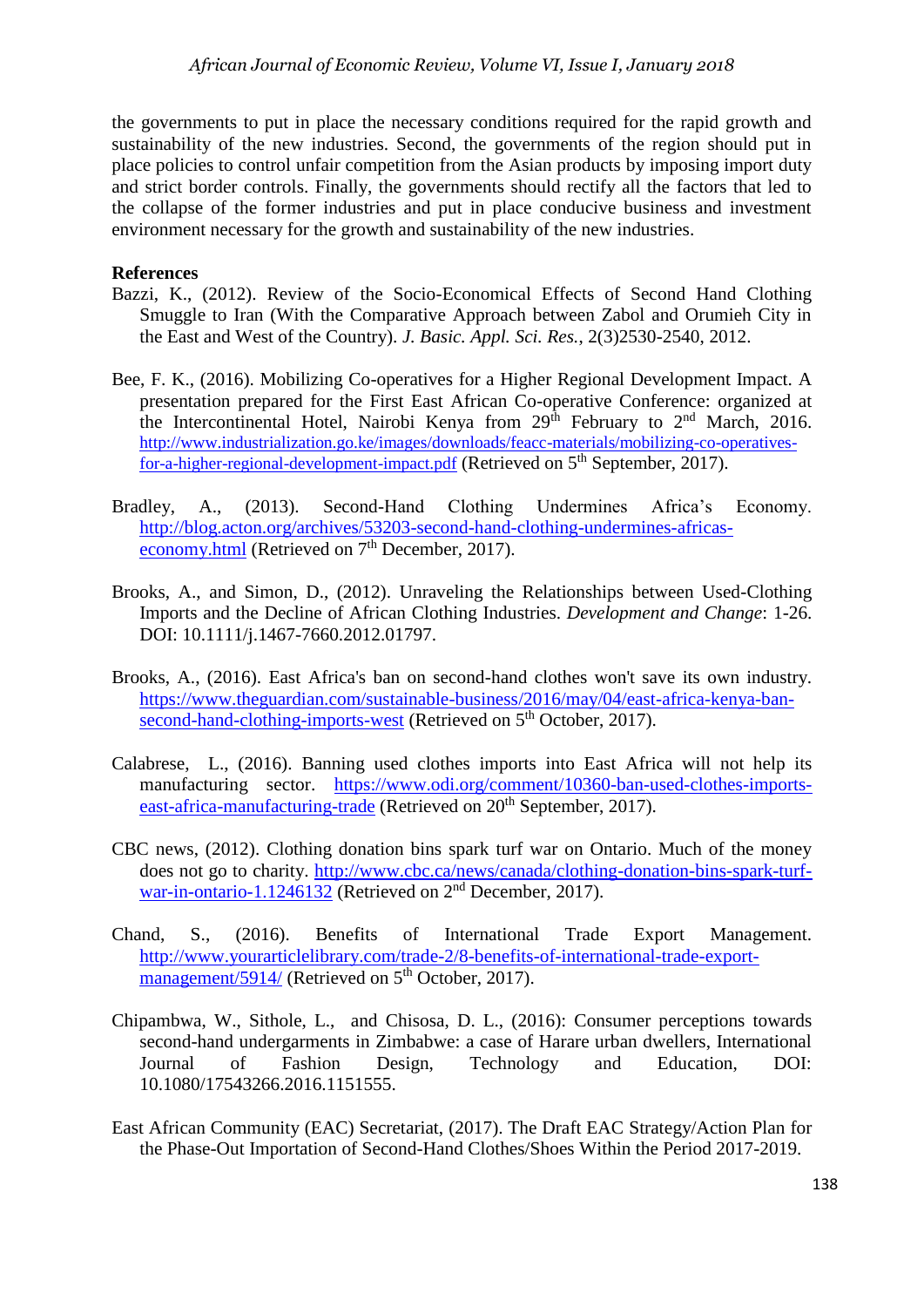- Glorias, B., (2017). Do African Nations Want Your Second-Hand Clothes? Yes and No *Is your donation doing more harm than good?* [https://www.alternet.org/world/do-african](https://www.alternet.org/world/do-african-nations-want-your-second-hand-clothes-yes-and-no)[nations-want-your-second-hand-clothes-yes-and-no](https://www.alternet.org/world/do-african-nations-want-your-second-hand-clothes-yes-and-no) (Retrieved on 15<sup>th</sup> November, 2017).
- Goldberg, E., (2016). These African Countries Don't Want Your Used Clothing Anymore. Such imports have devastated the local clothing industries and led the region to rely far too heavily on the West. [http://www.huffingtonpost.com/entry/these-african](http://www.huffingtonpost.com/entry/these-african-countries-dont-want-your-used-clothing-anymore_us_57cf19bce4b06a74c9f10dd6)[countries-dont-want-your-used-clothing-anymore\\_us\\_57cf19bce4b06a74c9f10dd6](http://www.huffingtonpost.com/entry/these-african-countries-dont-want-your-used-clothing-anymore_us_57cf19bce4b06a74c9f10dd6) (Retrieved on  $20<sup>th</sup>$  October, 2017).
- Gumede, W., (2017). 'Strict AGOA rules put African policies and trade on the line' Columnist. [https://agoa.info/news/article/15265-strict-agoa-rules-put-african-policies](https://agoa.info/news/article/15265-strict-agoa-rules-put-african-policies-and-trade-on-the-line-columnist.html)[and-trade-on-the-line-columnist.html](https://agoa.info/news/article/15265-strict-agoa-rules-put-african-policies-and-trade-on-the-line-columnist.html) (Retrieved on 16<sup>th</sup> October, 2017).
- Hansen, K. T., (2014). The Second-hand Clothing Market in Africa and its Influence on Local Fashions. DRESSTUDY, Vol.64, 2014.
- Kabanda, E., (2016). My Dress, My Choice: Banning used clothes is not economics, its idiocy. [http://www.theeastafrican.co.ke/oped/comment/Banning-used-clothes-is-not-economics](http://www.theeastafrican.co.ke/oped/comment/Banning-used-clothes-is-not-economics-it-is-idiocy-/434750-3388404-fc8qaoz/index.html)[it-is-idiocy-/434750-3388404-fc8qaoz/index.html](http://www.theeastafrican.co.ke/oped/comment/Banning-used-clothes-is-not-economics-it-is-idiocy-/434750-3388404-fc8qaoz/index.html) (Retrieved on 12<sup>th</sup> October, 2017).
- Katende-Magezi, E., (2017). "The Impact of Second Hand Clothes and Shoes in East Africa".3Geneva. CUTS International, Geneva[.http://www.cuts-geneva.org/pdf/PACT2-](http://www.cuts-geneva.org/pdf/PACT2-STUDY-The_Impact_of_Second_Hand_Clothes_and_Shoes_in_East_Africa.pdf) STUDY-The Impact of Second Hand Clothes and Shoes in East Africa.pdf (Retrieved on  $29<sup>th</sup>$  September, 2017).
- Kelly, K., (2017). Revisit ban on Second-hand clothes, EAC states urged. The CITIZEN, Monday,  $14<sup>th</sup>$  August, 2017.
- Kho, N. D., (2011). Used clothing: Donate or dump? <http://www.sfgate.com/green/article/Used-clothing-Donate-or-dump-2334866.php> (Retrieved on 15<sup>th</sup> October, 2017).
- Kinabo, O. D., (2004). The Textile Industry and the Mitumba Market in Tanzania. A Paper Presented to the Tanzania-Network.de Conference on textile market and Textile Industry in Rural and Urban areas in Tanzania on 23rd October 2004 in Potsdam-Germany. [http://www.tanzaniagateway.org/docs/Textile\\_Industry\\_and\\_the\\_Mitumba\\_Market\\_in\\_T](http://www.tanzaniagateway.org/docs/Textile_Industry_and_the_Mitumba_Market_in_Tanzania.pdf) [anzania.pdf](http://www.tanzaniagateway.org/docs/Textile_Industry_and_the_Mitumba_Market_in_Tanzania.pdf) (Retrieved on 10<sup>th</sup> October, 2017).
- Kiruki, A., (2016). East Africa govts must employ industry-friendly policies to revamp textile sector. [http://www.theeastafrican.co.ke/rwanda/Opinion/East-Africa-must-employ](http://www.theeastafrican.co.ke/rwanda/Opinion/East-Africa-must-employ-industry-friendly-policies-in-textile/1433246-3363110-t2c31uz/index.html)[industry-friendly-policies-in-textile/1433246-3363110-t2c31uz/index.html](http://www.theeastafrican.co.ke/rwanda/Opinion/East-Africa-must-employ-industry-friendly-policies-in-textile/1433246-3363110-t2c31uz/index.html) (Retrieved on  $13<sup>th</sup>$  October, 2017).
- Kubania, J., (2015). How second-hand clothing donations are creating a dilemma for Kenya. <https://www.theguardian.com/world/2015/jul/06/second-hand-clothing-donations-kenya> (Retrieved on  $11<sup>th</sup>$  November, 2017).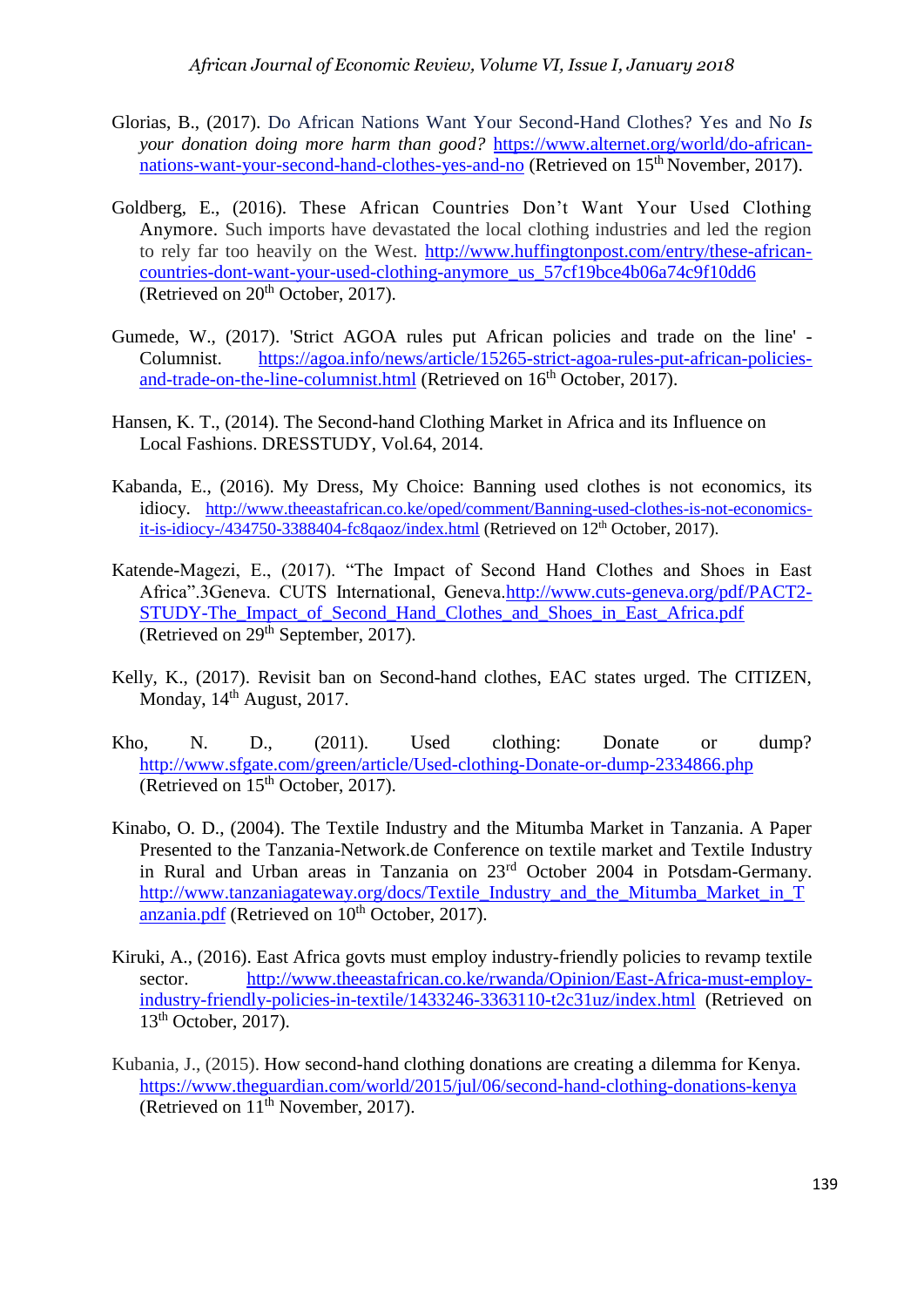- Mashindano, O. J., (2017). Fursa na Changamoto Katika Uchumi wa Viwanda Kwa Maendeleo ya Jamii. Mada iliyowasilishwa katika Kongamano Maalumu la Maazimisho ya Kumbukizi ya Mwalimu Julius K. Nyerere Chuo cha Kumbukumbu ya Mwalimu Nyerere Tarehe 11 Oktoba 2017.
- Milner, G., (2014). Don't be clothes-minded: understanding the impact of donated clothes. [Http://Www.Whydev.Org/Dont-Be-Clothes-Minded-Understanding-The-Impact-Of-](http://www.whydev.org/Dont-Be-Clothes-Minded-Understanding-The-Impact-Of-Donated-Clothes/)[Donated-Clothes/](http://www.whydev.org/Dont-Be-Clothes-Minded-Understanding-The-Impact-Of-Donated-Clothes/) (Retrieved On 15<sup>th</sup> October, 2017).
- Moses, K. C., (2016). A Study on the Performance of Textile Sector in Tanzania-Challenges and ways Forward.*© International Academic Research Journal of Business and Management Vol. no.4 issue no 5, February 2016, Page No. 1-14 ISSN No: 2227-1287 (Print)*.
- Msambichaka L. A., Mduma J. K., Selejio O., and Mashindano O. J., (2015). In Msambichaka L. A., Mduma J. K., Selejio O. & Mashindano O. J. (eds). How can Tanzania Move from Poverty to Prosperity. Dar es Salaam, Dar es Salaam University Press, pp 43 - 82.
- Mudida, R., (2009). Modern Economics. Second Edition. Focus Publication, Nairobi Kenya. PP. 525.
- Mussa, U. A., (2014). Industrial Development and Its Role in Combating Unemployment in Tanzania: History, Current Situation and Future Prospects. A Paper Presented at the VET Forum, 10-11 November, 2014, Arusha. [http://www.veta.go.tz/assets/uploads/d40f9-](http://www.veta.go.tz/assets/uploads/d40f9-VET-FORUM-PAPER-Dr--Uledi.pdf) [VET-FORUM-PAPER-Dr--Uledi.pdf](http://www.veta.go.tz/assets/uploads/d40f9-VET-FORUM-PAPER-Dr--Uledi.pdf) (Retrieved on 10<sup>th</sup> October, 2017).
- Mwai, C., (2017). Trade experts fault US over AGOA review. <https://agoa.info/news/article/15170-trade-experts-fault-us-over-agoa-review.html> (Retrieved on  $20<sup>th</sup>$  October, 2017).
- New Indian Express NIE (2016). Northeast India, a dumping ground for used Korean Clothes? <https://thenortheasttoday.com/northeast-india-a-dumping-ground-for-used-korean-clothes/> (Retrieved on  $16<sup>th</sup>$  October, 2017).
- Simbakalia, J. I., (2015). In Msambichaka L. A., Mduma J. K., Selejio O., and Mashindano O. J. (Eds). How can Tanzania Move from Poverty to Prosperity. Dar es Salaam, Dar es Salaam University Press, pp. 43 - 82.
- Tamura, K. F., (2017). For Dignity and Development, East Africa Curbs Used Clothes Imports. [https://www.nytimes.com/2017/10/12/world/africa/east-africa-rwanda-used](https://www.nytimes.com/2017/10/12/world/africa/east-africa-rwanda-used-clothing.html)[clothing.html](https://www.nytimes.com/2017/10/12/world/africa/east-africa-rwanda-used-clothing.html) (Retrieved on  $7<sup>th</sup>$  December, 2017).
- Todaro, M., P., (1977). Economic for a Developing World. Longman Group Limited, London, UK. Pp. 444.
- United Republic of Tanzania URT (2011). Country report on Millennium Development Goals 2010. Dar es Salaam, Tanzania. Pp. 66.